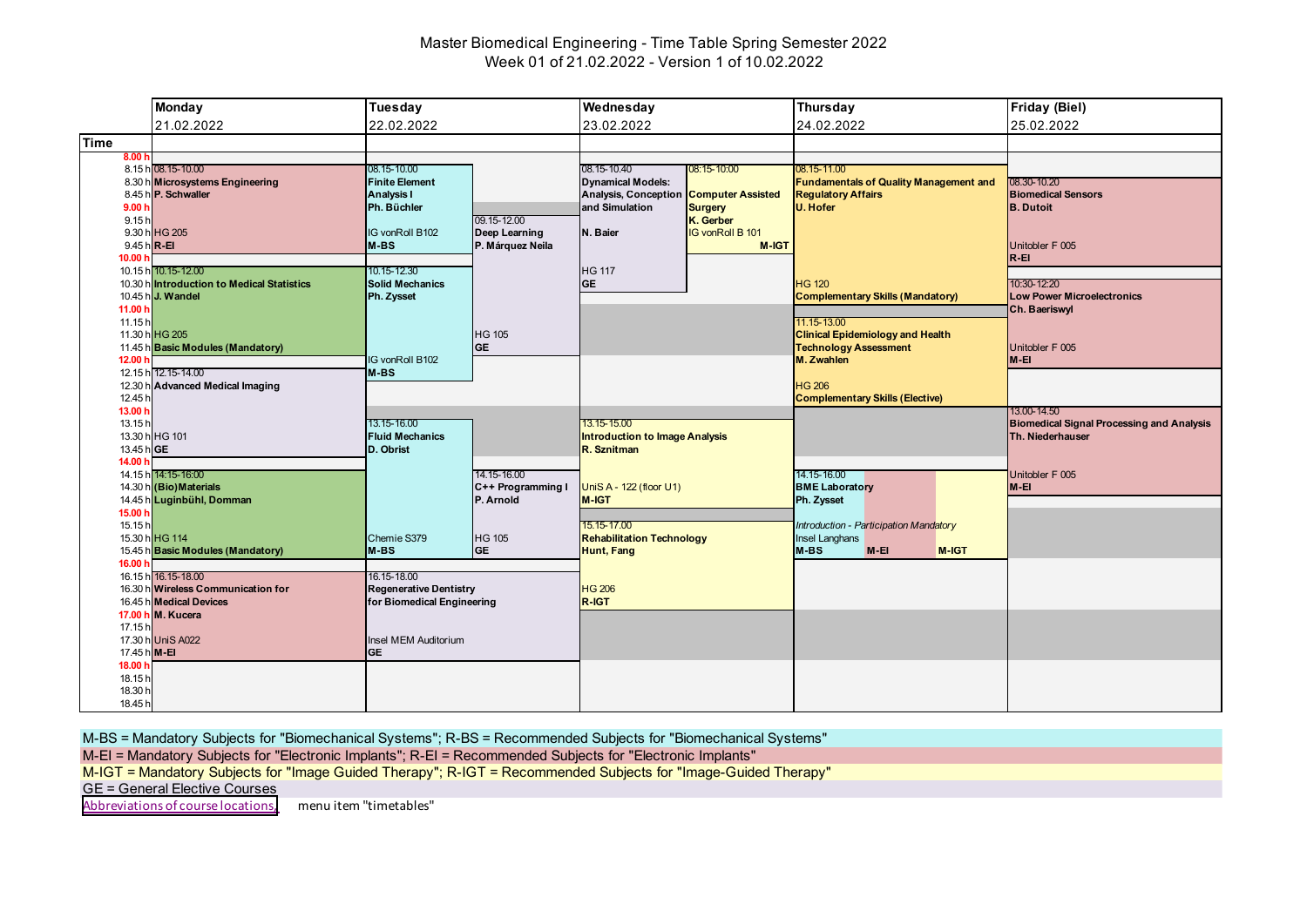# Master Biomedical Engineering - Time Table Spring Semester 2022 Week 02 of 28.02.2022

|                                         | <b>Monday</b>                                                                                             | Tuesday                                                                    |                                               | Wednesday                                                              |                                                        | Thursday                                         |                                               |       | <b>Friday (Biel)</b>                                                 |
|-----------------------------------------|-----------------------------------------------------------------------------------------------------------|----------------------------------------------------------------------------|-----------------------------------------------|------------------------------------------------------------------------|--------------------------------------------------------|--------------------------------------------------|-----------------------------------------------|-------|----------------------------------------------------------------------|
|                                         | 28.02.2022                                                                                                | 01.03.2022                                                                 |                                               | 02.03.2022                                                             |                                                        | 03.03.2022                                       |                                               |       | 04.03.2021                                                           |
| Time                                    |                                                                                                           |                                                                            |                                               |                                                                        |                                                        |                                                  |                                               |       |                                                                      |
| 8.00 h                                  | 8.15 h 08.15-10.00<br>8.30 h Microsystems Engineering<br>8.45 h P. Schwaller                              | 08.15-10.00<br><b>Finite Element</b><br><b>Analysis I</b>                  |                                               | 08.15-10.40<br><b>Dynamical Models:</b><br><b>Analysis, Conception</b> | 08:15-10:00<br><b>Computer Assisted</b>                | 08.15-11.00<br><b>Regulatory Affairs</b>         | <b>Fundamentals of Quality Management and</b> |       | 08.30-10.20<br><b>Biomedical Sensors</b>                             |
| 9.00h<br>9.15h                          | 9.30 h HG 205                                                                                             | Ph. Büchler<br>Institut vonRoll B102                                       | 09.15-12.00<br>Deep Learning                  | and Simulation<br>N. Baier                                             | <b>Surgery</b><br>K. Gerber<br><b>IG vonRoll B 101</b> | <b>U. Hofer</b>                                  |                                               |       | <b>B.</b> Dutoit                                                     |
| $9.45 h$ <sub>R-EI</sub><br>10.00 h     | 10.15 h 10.15-12.00<br>10.30 hintroduction to Medical Statistics                                          | $M-BS$<br>10.15-12.30<br><b>Solid Mechanics</b>                            | P. Márquez Neila                              | <b>HG 117</b><br><b>GE</b>                                             | M-IGT<br>10:30-12:30<br><b>Medical Robotics</b>        | <b>HG 120</b>                                    |                                               |       | Unitobler F 005<br>$R - EI$<br>10:30-12:20                           |
| 11.00 h<br>11.15h                       | 10.45 h J. Wandel                                                                                         | Ph. Zysset                                                                 |                                               |                                                                        | <b>Weber, Gruener</b>                                  | 11.15-13.00                                      | <b>Complementary Skills (Mandatory)</b>       |       | <b>Low Power Microelectronics</b><br>Ch. Baeriswyl                   |
| 12.00 h                                 | 11.30 h HG 205<br>11.45 h Basic Modules (Mandatory)<br>12.15 h 12.15-14.00                                | Institut vonRoll B102<br>$M-BS$                                            | <b>HG 105</b><br><b>GE</b>                    |                                                                        | <b>HG vonRoll 104</b>                                  | <b>M-IGT Technology Assessment</b><br>M. Zwahlen | <b>Clinical Epidemiology and Health</b>       |       | Unitobler F 005<br>M-EI                                              |
| 12.45 h<br>13.00 h                      | 12.30 h Advanced Medical Imaging                                                                          |                                                                            |                                               |                                                                        |                                                        | <b>HG 206</b>                                    | <b>Complementary Skills (Elective)</b>        |       | 13.00-14.50                                                          |
| 13.15h<br>13.45 h GE<br>14.00 h         | 13.30 h HG 101                                                                                            | 13.15-16.00<br><b>Fluid Mechanics</b><br>D. Obrist                         |                                               | 13.15-15.00<br><b>Introduction to Image Analysis</b><br>R. Sznitman    |                                                        |                                                  |                                               |       | <b>Biomedical Signal Processing and Analysis</b><br>Th. Niederhauser |
|                                         | 14.15 h 14:15-16:00<br>14.30 h (Bio) Materials<br>14.45 h Luginbühl, Domman                               |                                                                            | 14.15-16.00<br>C++ Programming I<br>P. Arnold | UniS A - 122 (floor U1)<br>M-IGT                                       |                                                        | 14.30-18.00<br><b>BME Laboratory</b>             |                                               |       | Unitobler F 005<br>M-EI                                              |
| 15.00 h<br>15.15h<br>16.00 h            | 15.30 h HG 114<br>15.45 h Basic Modules (Mandatory)                                                       | Chemie S379<br>$M-BS$                                                      | <b>HG 105</b><br><b>GE</b>                    | 15.15-17.00<br><b>Rehabilitation Technology</b><br>Hunt, Fang          |                                                        |                                                  |                                               |       |                                                                      |
|                                         | 16.15 h 16.15-18.00<br>16.30 h Wireless Communication for<br>16.45 h Medical Devices<br>17.00 h M. Kucera | 16.15-18.00<br><b>Regenerative Dentistry</b><br>for Biomedical Engineering |                                               | <b>HG 206</b><br>R-IGT                                                 |                                                        |                                                  |                                               |       |                                                                      |
| 17.15h<br>17.45 h M-EI                  | 17.30 h UniS A022                                                                                         | Insel MEM Auditorium<br><b>GE</b>                                          |                                               |                                                                        |                                                        | M-BS                                             | $M-EI$                                        | M-IGT |                                                                      |
| 18.00 h<br>18.15h<br>18.30 h<br>18.45 h |                                                                                                           |                                                                            |                                               |                                                                        |                                                        |                                                  |                                               |       |                                                                      |

M-BS = Mandatory Subjects for "Biomechanical Systems"; R-BS = Recommended Subjects for "Biomechanical Systems"

M-EI = Mandatory Subjects for "Electronic Implants"; R-EI = Recommended Subjects for "Electronic Implants"

M-IGT = Mandatory Subjects for "Image Guided Therapy"; R-IGT = Recommended Subjects for "Image-Guided Therapy"

GE = General Elective Courses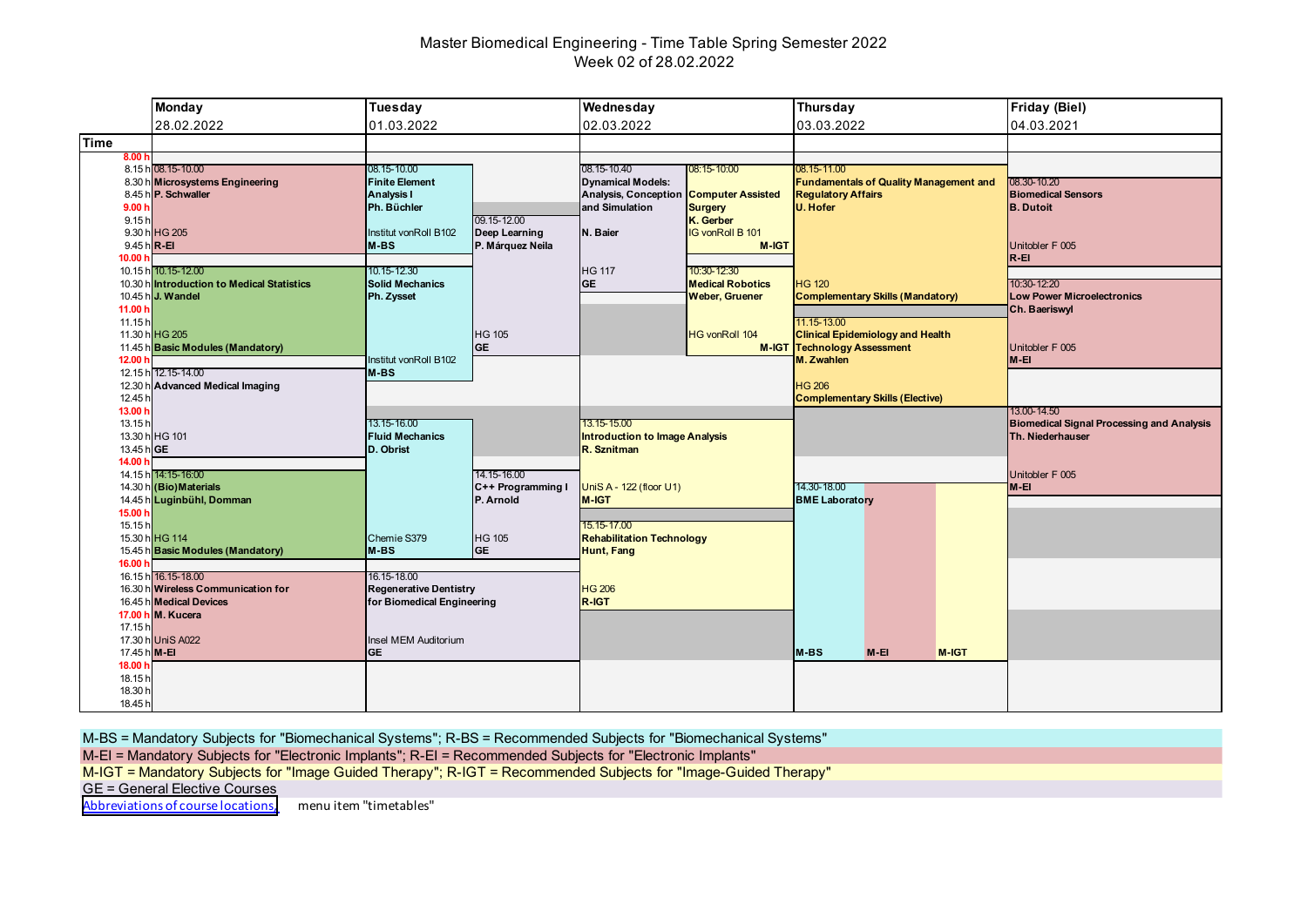# Master Biomedical Engineering - Time Table Spring Semester 2022 Week 03 of 07.03.2022

|                        | <b>Monday</b>                                                  | Tuesday                                                     |                                | Wednesday                                               |                                                  | <b>Thursday</b>                                  |                                               |       | <b>Friday (Biel)</b>                                                 |
|------------------------|----------------------------------------------------------------|-------------------------------------------------------------|--------------------------------|---------------------------------------------------------|--------------------------------------------------|--------------------------------------------------|-----------------------------------------------|-------|----------------------------------------------------------------------|
|                        | 07.03.2022                                                     | 08.03.2022                                                  |                                | 09.03.2022                                              |                                                  | 10.03.2022                                       |                                               |       | 11.03.2022                                                           |
| <b>Time</b>            |                                                                |                                                             |                                |                                                         |                                                  |                                                  |                                               |       |                                                                      |
| 8.00 h                 | 8.15 h 08.15-10.00                                             | 08.15-10.00                                                 |                                | 08.15-10.40                                             | 08:15-10:00                                      | 08.15-11.00                                      |                                               |       |                                                                      |
|                        | 8.30 h Microsystems Engineering<br>8.45 h P. Schwaller         | <b>Finite Element</b><br><b>Analysis I</b>                  |                                | <b>Dynamical Models:</b><br><b>Analysis, Conception</b> | <b>Computer Assisted</b>                         | <b>Regulatory Affairs</b>                        | <b>Fundamentals of Quality Management and</b> |       | 08.30-10.20<br><b>Biomedical Sensors</b>                             |
| 9.00h<br>9.15h         |                                                                | Ph. Büchler                                                 | 09.15-12.00                    | and Simulation                                          | <b>Surgery</b><br>K. Gerber                      | <b>U. Hofer</b>                                  |                                               |       | <b>B.</b> Dutoit                                                     |
|                        | 9.30 h HG 205                                                  | nstitut vonRoll B102                                        | Deep Learning                  | N. Baier                                                | <b>IG vonRoll B 101</b>                          |                                                  |                                               |       |                                                                      |
| 9.45 h R-EI<br>10.00 h |                                                                | M-BS                                                        | P. Márquez Neila               |                                                         | M-IGT                                            |                                                  |                                               |       | Unitobler F 005<br>$R - EI$                                          |
|                        | 10.15 h 10.15-12.00                                            | 10.15-12.30                                                 |                                | <b>HG 117</b>                                           | 10:30-12:30                                      |                                                  |                                               |       |                                                                      |
|                        | 10.30 hintroduction to Medical Statistics<br>10.45 h J. Wandel | <b>Solid Mechanics</b><br>Ph. Zysset                        |                                | <b>GE</b>                                               | <b>Medical Robotics</b><br><b>Weber, Gruener</b> | <b>HG 120</b>                                    | <b>Complementary Skills (Mandatory)</b>       |       | 10:30-12:20<br><b>Low Power Microelectronics</b>                     |
| 11.00 h<br>11.15h      |                                                                |                                                             |                                |                                                         |                                                  | 11.15-13.00                                      |                                               |       | Ch. Baeriswyl                                                        |
|                        | 11.30 h HG 205                                                 |                                                             | <b>HG 105</b>                  |                                                         | <b>HG vonRoll 104</b>                            |                                                  | <b>Clinical Epidemiology and Health</b>       |       |                                                                      |
| 12.00 h                | 11.45 h Basic Modules (Mandatory)                              | Institut vonRoll B102                                       | <b>GE</b>                      |                                                         |                                                  | <b>M-IGT Technology Assessment</b><br>M. Zwahlen |                                               |       | Unitobler F 005<br>M-EI                                              |
|                        | 12.15 h 12.15-14.00                                            | M-BS                                                        |                                |                                                         |                                                  |                                                  |                                               |       |                                                                      |
| 12.45 h                | 12.30 h Advanced Medical Imaging                               |                                                             |                                |                                                         |                                                  | <b>HG 206</b>                                    | <b>Complementary Skills (Elective)</b>        |       |                                                                      |
| 13.00 h                |                                                                | 13.15-16.00                                                 |                                | 13.15-15.00                                             |                                                  |                                                  |                                               |       | 13.00-14.50                                                          |
| 13.15h                 | 13.30 h HG 101                                                 | <b>Fluid Mechanics</b>                                      |                                | <b>Introduction to Image Analysis</b>                   |                                                  |                                                  |                                               |       | <b>Biomedical Signal Processing and Analysis</b><br>Th. Niederhauser |
| 13.45 h GE<br>14.00 h  |                                                                | D. Obrist                                                   |                                | R. Sznitman                                             |                                                  |                                                  |                                               |       |                                                                      |
|                        | 14.15 h 14:15-16:00                                            |                                                             | 14.15-16.00                    |                                                         |                                                  |                                                  |                                               |       | Unitobler F 005                                                      |
|                        | 14.30 h (Bio) Materials<br>14.45 h Luginbühl, Domman           |                                                             | C++ Programming I<br>P. Arnold | UniS A - 122 (floor U1)<br><b>M-IGT</b>                 |                                                  | 14.30-18.00<br><b>BME Laboratory</b>             |                                               |       | $M-EI$                                                               |
| 15.00 h                |                                                                |                                                             |                                |                                                         |                                                  |                                                  |                                               |       |                                                                      |
| 15.15h                 | 15.30 h HG 114                                                 | Chemie S379                                                 | <b>HG 105</b>                  | 15.15-17.00<br><b>Rehabilitation Technology</b>         |                                                  |                                                  |                                               |       |                                                                      |
| 16.00 h                | 15.45 h Basic Modules (Mandatory)                              | $M-BS$                                                      | <b>GE</b>                      | Hunt, Fang                                              |                                                  |                                                  |                                               |       |                                                                      |
|                        | 16.15 h 16.15-18.00                                            | 16.15-18.00                                                 |                                |                                                         |                                                  |                                                  |                                               |       |                                                                      |
|                        | 16.30 h Wireless Communication for<br>16.45 h Medical Devices  | <b>Regenerative Dentistry</b><br>for Biomedical Engineering |                                | <b>HG 206</b><br>R-IGT                                  |                                                  |                                                  |                                               |       |                                                                      |
|                        | 17.00 h M. Kucera                                              |                                                             |                                |                                                         |                                                  |                                                  |                                               |       |                                                                      |
| 17.15h                 | 17.30 h UniS A022                                              | Insel Langhans                                              |                                |                                                         |                                                  |                                                  |                                               |       |                                                                      |
| 17.45 h M-EI           |                                                                | <b>GE</b>                                                   |                                |                                                         |                                                  | M-BS                                             | $M-EI$                                        | M-IGT |                                                                      |
| 18.00 h<br>18.15h      |                                                                |                                                             |                                |                                                         |                                                  |                                                  |                                               |       |                                                                      |
| 18.30 h                |                                                                |                                                             |                                |                                                         |                                                  |                                                  |                                               |       |                                                                      |
| 18.45 h                |                                                                |                                                             |                                |                                                         |                                                  |                                                  |                                               |       |                                                                      |

M-BS = Mandatory Subjects for "Biomechanical Systems"; R-BS = Recommended Subjects for "Biomechanical Systems"

M-EI = Mandatory Subjects for "Electronic Implants"; R-EI = Recommended Subjects for "Electronic Implants"

M-IGT = Mandatory Subjects for "Image Guided Therapy"; R-IGT = Recommended Subjects for "Image-Guided Therapy"

GE = General Elective Courses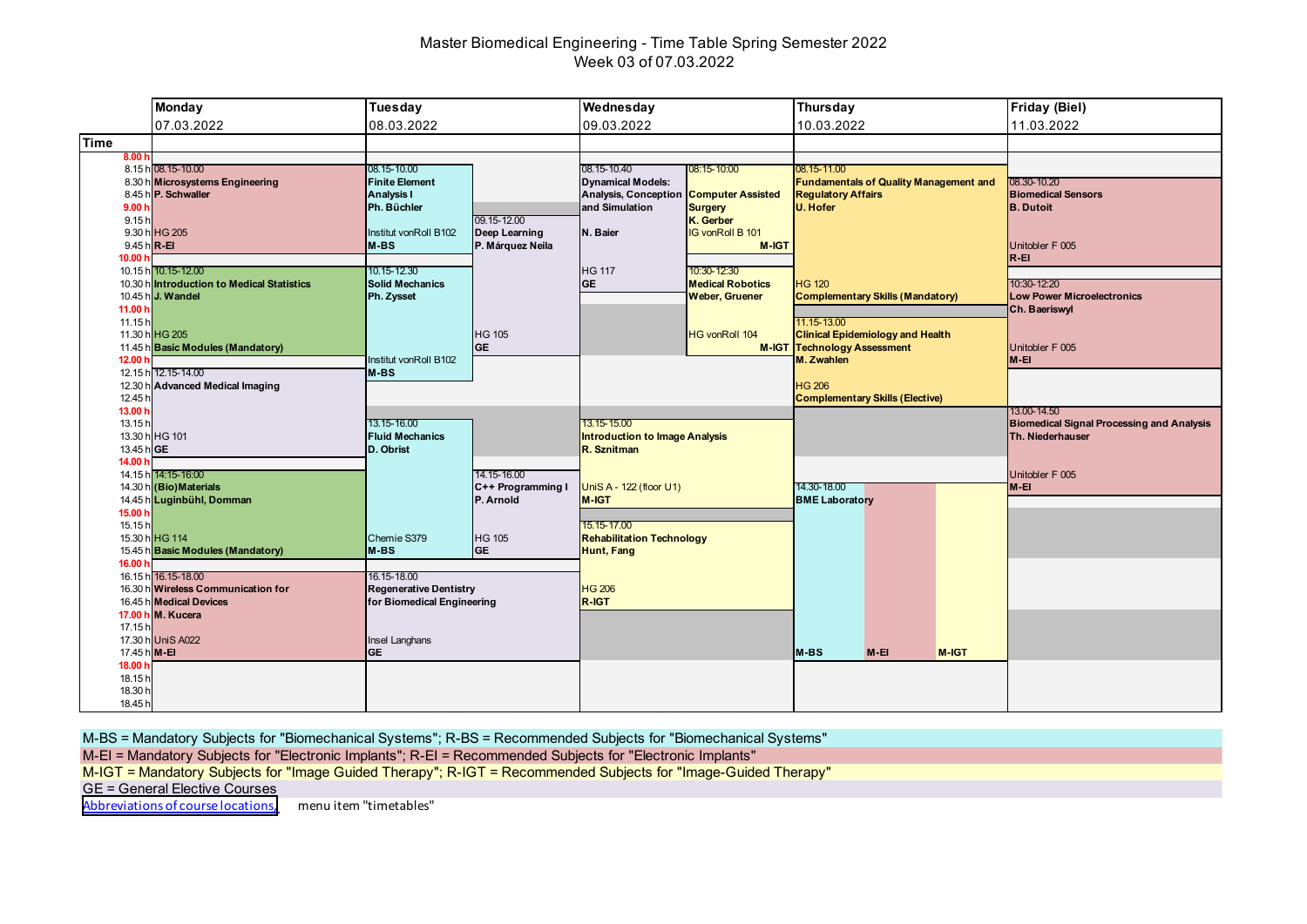# Master Biomedical Engineering - Time Table Spring Semester 2022 Week 04 of 14.03.2022

|                                                              | <b>Monday</b>                                                                                                                                 | <b>Tuesday</b>                                                                                                         |                                                                             | Wednesday                                                                                                                         |                                                                                          | Thursday                                                                         |                                                                                    |       | <b>Friday (Biel)</b>                                                                         |
|--------------------------------------------------------------|-----------------------------------------------------------------------------------------------------------------------------------------------|------------------------------------------------------------------------------------------------------------------------|-----------------------------------------------------------------------------|-----------------------------------------------------------------------------------------------------------------------------------|------------------------------------------------------------------------------------------|----------------------------------------------------------------------------------|------------------------------------------------------------------------------------|-------|----------------------------------------------------------------------------------------------|
|                                                              | 14.03.2022                                                                                                                                    | 15.03.2022                                                                                                             |                                                                             | 16.03.2022                                                                                                                        |                                                                                          | 17.03.2022                                                                       |                                                                                    |       | 19.03.2022                                                                                   |
| Time                                                         |                                                                                                                                               |                                                                                                                        |                                                                             |                                                                                                                                   |                                                                                          |                                                                                  |                                                                                    |       |                                                                                              |
| 8.00h<br>9.00h<br>9.15h<br>9.45 h R-EI<br>10.00 <sub>b</sub> | 8.15 h 08.15-10.00<br>8.30 h Microsystems Engineering<br>8.45 h P. Schwaller<br>9.30 h HG 205                                                 | 08.15-10.00<br><b>Finite Element</b><br><b>Analysis I</b><br>Ph. Büchler<br>Institut vonRoll B102<br>M-BS              | 09.15-12.00<br>Deep Learning<br>P. Márquez Neila                            | 08.15-10.40<br><b>Dynamical Models:</b><br><b>Analysis, Conception</b><br>and Simulation<br>N. Baier                              |                                                                                          | 08.15-11.00<br><b>Regulatory Affairs</b><br>U. Hofer                             | <b>Fundamentals of Quality Management and</b>                                      |       | 08.30-10.20<br><b>Biomedical Sensors</b><br><b>B.</b> Dutoit<br>Unitobler F 005<br>$R - EI$  |
| 11.00 h<br>11.15h<br>12.00 <sub>h</sub>                      | 10.15 h 10.15-12.00<br>10.30 h Introduction to Medical Statistics<br>10.45 h J. Wandel<br>11.30 h HG 205<br>11.45 h Basic Modules (Mandatory) | 10.15-12.30<br><b>Solid Mechanics</b><br>Ph. Zysset<br>Institut vonRoll B102                                           | <b>HG 105</b><br><b>GE</b>                                                  | <b>HG 117</b><br><b>GE</b>                                                                                                        | 10:30-12:30<br><b>Medical Robotics</b><br><b>Weber, Gruener</b><br><b>HG vonRoll 104</b> | <b>HG 120</b><br>11.15-13.00<br><b>M-IGT Technology Assessment</b><br>M. Zwahlen | <b>Complementary Skills (Mandatory)</b><br><b>Clinical Epidemiology and Health</b> |       | 10:30-12:20<br><b>Low Power Microelectronics</b><br>Ch. Baeriswyl<br>Unitobler F 005<br>M-EI |
| 12.45 h<br>13.00 h<br>13.15h<br>13.45 h GE                   | 12.15 h 12.15-14.00<br>12.30 h Advanced Medical Imaging<br>13.30 h HG 101                                                                     | M-BS<br>13.15-16.00<br><b>Fluid Mechanics</b><br>D. Obrist                                                             |                                                                             | 13.15-15.00<br><b>Introduction to Image Analysis</b><br>R. Sznitman                                                               |                                                                                          | <b>HG 206</b><br><b>Complementary Skills (Elective)</b>                          |                                                                                    |       | 13.00-14.50<br><b>Biomedical Signal Processing and Analysis</b><br>Th. Niederhauser          |
| 14.00 h<br>15.00 h<br>15.15h                                 | 14.15 h 14:15-16:00<br>14.30 h (Bio) Materials<br>14.45 h Luginbühl, Domman<br>15.30 h HG 114<br>15.45 h Basic Modules (Mandatory)            | Chemie S379<br>M-BS                                                                                                    | 14.15-16.00<br>C++ Programming I<br>P. Arnold<br><b>HG 105</b><br><b>GE</b> | UniS A - 122 (floor U1)<br><b>M-IGT</b><br>15.15-17.00<br><b>Rehabilitation Technology</b><br><b>Hunt, Fang</b>                   |                                                                                          | 14.30-18.00<br><b>BME Laboratory</b>                                             |                                                                                    |       | Unitobler F 005<br>M-EI                                                                      |
| 16.00 h<br>17.15h<br>17.45 h M-EI<br>18.00 h<br>18.15h       | 16.15 h 16.15-18.00<br>16.30 h Wireless Communication for<br>16.45 h Medical Devices<br>17.00 h M. Kucera<br>17.30 h UniS A022                | 16.15-18.00<br><b>Regenerative Dentistry</b><br>for Biomedical Engineering<br><b>Insel MEM Auditorium</b><br><b>GE</b> |                                                                             | <b>HG 206</b><br>R-IGT<br>17.15-18.45<br><b>Computer Assisted Surgery</b><br>G. Zeng<br>Online lecture - the video conference can |                                                                                          | <b>M-BS</b>                                                                      | $M-EI$                                                                             | M-IGT |                                                                                              |
| 18.30 h<br>18.45 h                                           |                                                                                                                                               |                                                                                                                        |                                                                             | be attended in HG 206                                                                                                             | M-IGT                                                                                    |                                                                                  |                                                                                    |       |                                                                                              |

M-BS = Mandatory Subjects for "Biomechanical Systems"; R-BS = Recommended Subjects for "Biomechanical Systems"

M-EI = Mandatory Subjects for "Electronic Implants"; R-EI = Recommended Subjects for "Electronic Implants"

M-IGT = Mandatory Subjects for "Image Guided Therapy"; R-IGT = Recommended Subjects for "Image-Guided Therapy"

GE = General Elective Courses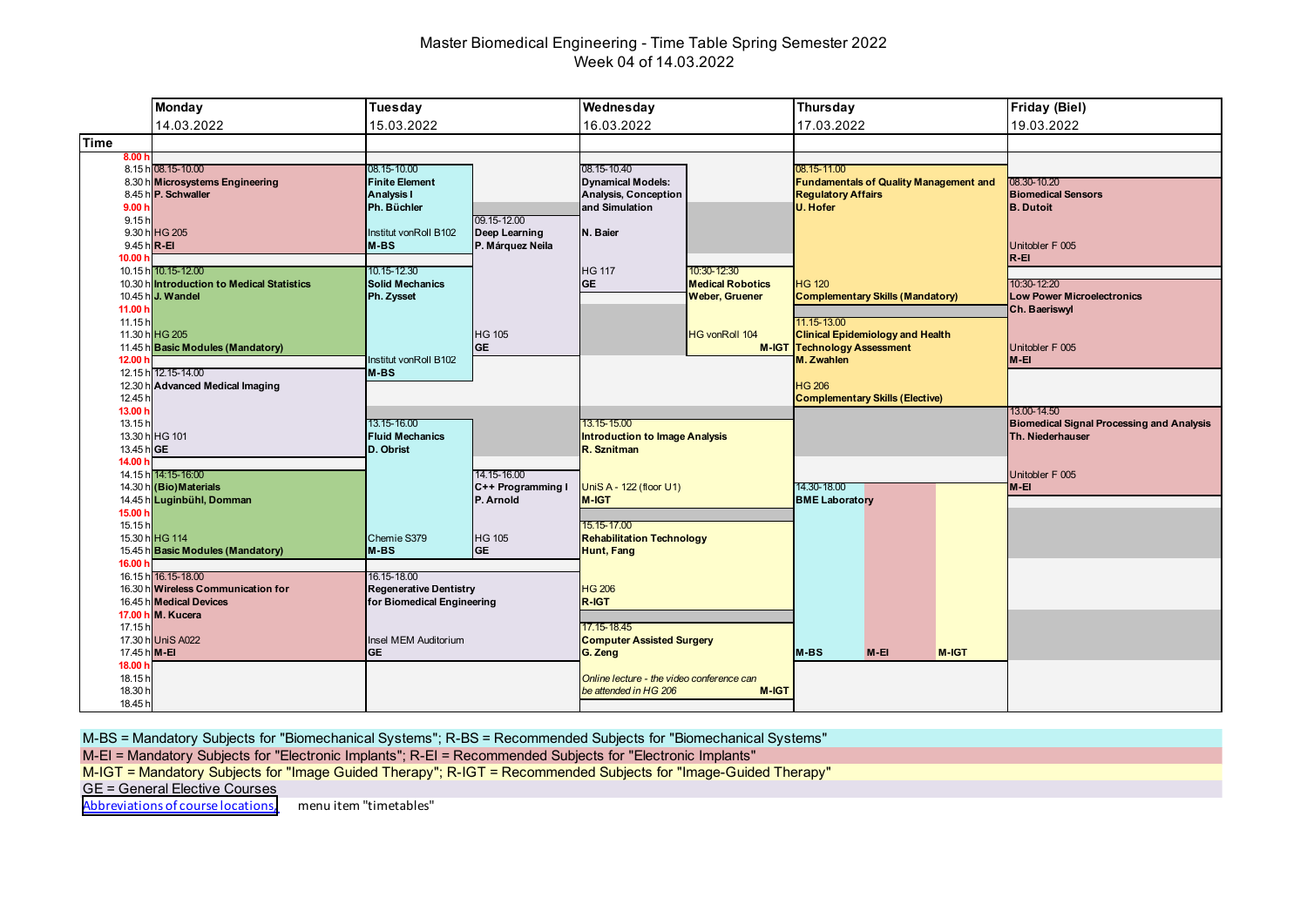# Master Biomedical Engineering - Time Table Spring Semester 2022 Week 05 of 21.03.2022

|                              | <b>Monday</b>                                                 | Tuesday                                                     |                            | Wednesday                                                          |                         | <b>Thursday</b>                                                               | <b>Friday (Biel)</b>                                            |
|------------------------------|---------------------------------------------------------------|-------------------------------------------------------------|----------------------------|--------------------------------------------------------------------|-------------------------|-------------------------------------------------------------------------------|-----------------------------------------------------------------|
|                              | 21.03.2022                                                    | 22.03.2022                                                  |                            | 23.03.2022                                                         |                         | 24.03.2022                                                                    | 25.03.2022                                                      |
| <b>Time</b>                  |                                                               |                                                             |                            |                                                                    |                         |                                                                               |                                                                 |
| 8.00h                        | 8.15 h 08.15-10.00<br>8.30 h Microsystems Engineering         | 08.15-10.00<br><b>Finite Element</b>                        |                            | 08.15-10.40<br><b>Dynamical Models:</b>                            |                         | 08.15-11.00<br><b>Fundamentals of Quality Management and</b>                  | 08.30-10.20                                                     |
|                              | 8.45 h P. Schwaller                                           | <b>Analysis I</b>                                           |                            | <b>Analysis, Conception</b>                                        |                         | <b>Regulatory Affairs</b>                                                     | <b>Biomedical Sensors</b>                                       |
| 9.00 <sub>1</sub><br>9.15h   |                                                               | Ph. Büchler                                                 | 09.15-12.00                | and Simulation                                                     |                         | <b>U. Hofer</b>                                                               | <b>B.</b> Dutoit                                                |
|                              | 9.30 h HG 205                                                 | Institut vonRoll B102                                       | Deep Learning              | N. Baier                                                           |                         |                                                                               |                                                                 |
| 9.45 h R-EI<br>10.00 h       |                                                               | M-BS                                                        | P. Márquez Neila           |                                                                    |                         |                                                                               | Unitobler F 005<br>$R - EI$                                     |
|                              | 10.15 h 10.15-12.00                                           | 10.15-12.30                                                 |                            | <b>HG 117</b>                                                      | 10:30-12:30             |                                                                               |                                                                 |
|                              | 10.30 h Introduction to Medical Statistics                    | Solid Mechanics                                             |                            | <b>GE</b>                                                          | <b>Medical Robotics</b> | <b>HG 120</b>                                                                 | 10:30-12:20                                                     |
| 11.00 h                      | 10.45 h J. Wandel                                             | Ph. Zysset                                                  |                            |                                                                    | <b>Weber, Gruener</b>   | <b>Complementary Skills (Mandatory)</b>                                       | <b>Low Power Microelectronics</b><br>Ch. Baeriswyl              |
| 11.15h                       |                                                               |                                                             |                            |                                                                    |                         | 11.15-13.00                                                                   |                                                                 |
|                              | 11.30 h HG 205<br>11.45 h Basic Modules (Mandatory)           |                                                             | <b>HG 105</b><br><b>GE</b> |                                                                    | <b>HG vonRoll 104</b>   | <b>Clinical Epidemiology and Health</b><br><b>M-IGT Technology Assessment</b> | Unitobler F 005                                                 |
| 12.00 <sub>1</sub>           |                                                               | Institut vonRoll B102                                       |                            |                                                                    |                         | M. Zwahlen                                                                    | $M-EI$                                                          |
|                              | 12.15 h 12.15-14.00<br>12.30 h Advanced Medical Imaging       | M-BS                                                        |                            |                                                                    |                         | <b>HG 206</b>                                                                 |                                                                 |
| 12.45 h                      |                                                               |                                                             |                            |                                                                    |                         | <b>Complementary Skills (Elective)</b>                                        |                                                                 |
| 13.00 h<br>13.15h            |                                                               | 13.15-16.00                                                 |                            | 13.15-15.00                                                        |                         |                                                                               | 13.00-14.50<br><b>Biomedical Signal Processing and Analysis</b> |
|                              | 13.30 h HG 101                                                | <b>Fluid Mechanics</b>                                      |                            | <b>Introduction to Image Analysis</b>                              |                         |                                                                               | Th. Niederhauser                                                |
| 13.45 hGE                    |                                                               | D. Obrist                                                   |                            | R. Sznitman                                                        |                         |                                                                               |                                                                 |
| 14.00 h                      |                                                               |                                                             |                            |                                                                    |                         |                                                                               |                                                                 |
|                              | 14.15 h 14:15-16:00                                           |                                                             | 14.15-16.00                |                                                                    |                         |                                                                               | Unitobler F 005                                                 |
|                              | 14.30 h (Bio) Materials                                       |                                                             | C++ Programming I          | UniS A - 122 (floor U1)                                            |                         | 14.30-18.00                                                                   | $M-EI$                                                          |
|                              | 14.45 h Luginbühl, Domman                                     |                                                             | P. Arnold                  | <b>M-IGT</b>                                                       |                         | <b>BME Laboratory</b>                                                         |                                                                 |
| 15.00 h<br>15.15h            |                                                               |                                                             |                            | 15.15-17.00                                                        |                         |                                                                               |                                                                 |
|                              | 15.30 h HG 114                                                | Chemie S379                                                 | <b>HG 105</b>              | <b>Rehabilitation Technology</b>                                   |                         |                                                                               |                                                                 |
| 16.00 h                      | 15.45 h Basic Modules (Mandatory)                             | M-BS                                                        | lge                        | <b>Hunt, Fang</b>                                                  |                         |                                                                               |                                                                 |
|                              | 16.15 h 16.15-18.00                                           | 16.15-18.00                                                 |                            |                                                                    |                         |                                                                               |                                                                 |
|                              | 16.30 h Wireless Communication for<br>16.45 h Medical Devices | <b>Regenerative Dentistry</b><br>for Biomedical Engineering |                            | <b>HG 206</b><br>R-IGT                                             |                         |                                                                               |                                                                 |
|                              | 17.00 h M. Kucera                                             |                                                             |                            |                                                                    |                         |                                                                               |                                                                 |
| 17.15h                       | 17.30 h UniS A022                                             | Insel MEM Auditorium                                        |                            | 17.15-18.45                                                        |                         |                                                                               |                                                                 |
| 17.45 h M-EI                 |                                                               | <b>GE</b>                                                   |                            | <b>Computer Assisted Surgery</b><br>G. Zeng                        |                         | $M-BS$<br>$M-EI$<br>M-IGT                                                     |                                                                 |
| 18.00 h                      |                                                               |                                                             |                            |                                                                    |                         |                                                                               |                                                                 |
| 18.15h<br>18.30 h<br>18.45 h |                                                               |                                                             |                            | Online lecture - the video conference can<br>be attended in HG 206 | <b>M-IGT</b>            |                                                                               |                                                                 |

M-BS = Mandatory Subjects for "Biomechanical Systems"; R-BS = Recommended Subjects for "Biomechanical Systems"

M-EI = Mandatory Subjects for "Electronic Implants"; R-EI = Recommended Subjects for "Electronic Implants"

M-IGT = Mandatory Subjects for "Image Guided Therapy"; R-IGT = Recommended Subjects for "Image-Guided Therapy"

GE = General Elective Courses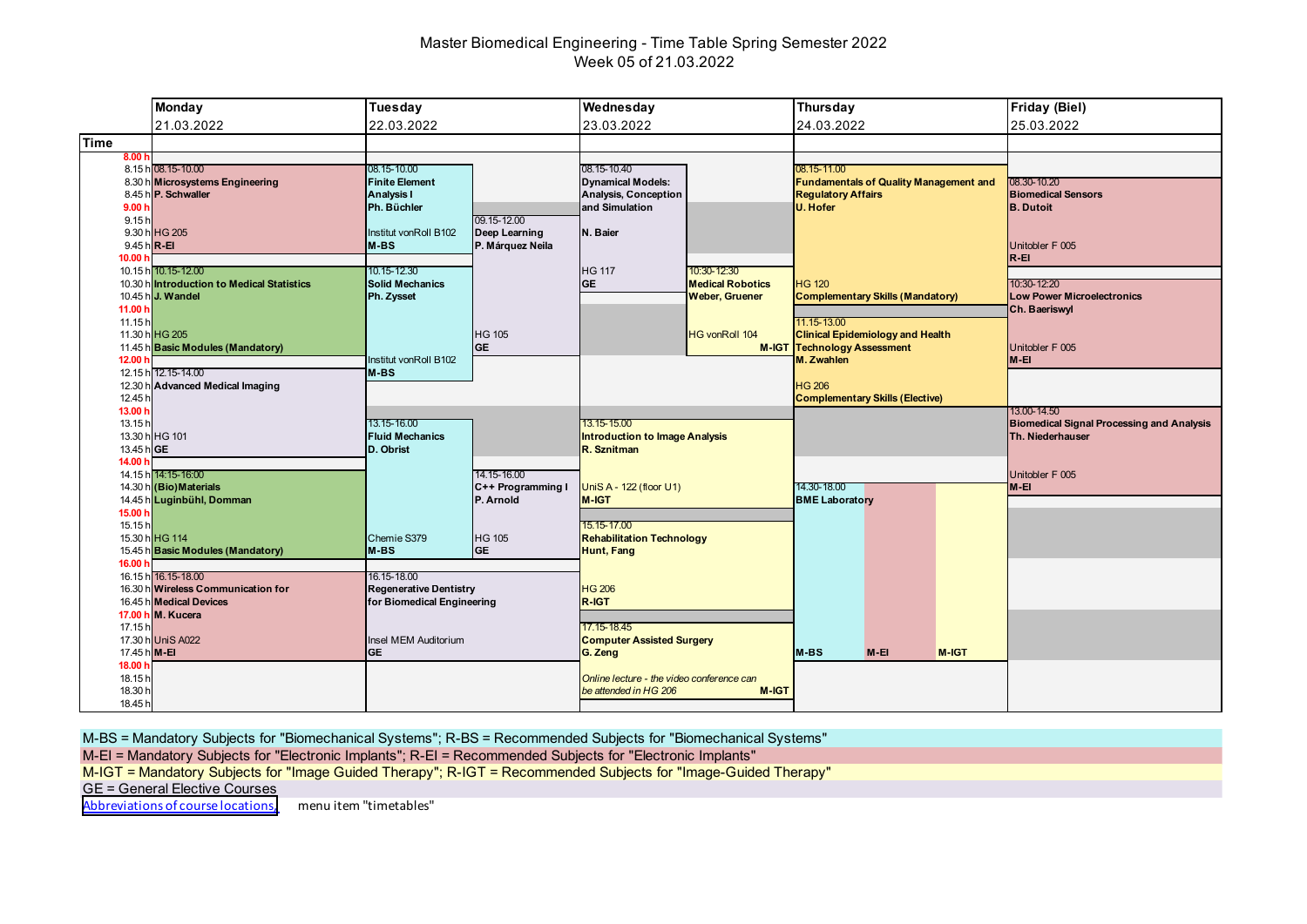# Master Biomedical Engineering - Time Table Spring Semester 2022 Week 06 of 28.03.2022

|                                            | <b>Monday</b>                                                                                             | Tuesday                                                                    |                                                  | Wednesday                                                              |                                                                 | Thursday                                 |                                                                                                            |       | <b>Friday (Biel)</b>                                                          |
|--------------------------------------------|-----------------------------------------------------------------------------------------------------------|----------------------------------------------------------------------------|--------------------------------------------------|------------------------------------------------------------------------|-----------------------------------------------------------------|------------------------------------------|------------------------------------------------------------------------------------------------------------|-------|-------------------------------------------------------------------------------|
|                                            | 28.03.2021                                                                                                | 29.03.2021                                                                 |                                                  | 30.03.2021                                                             |                                                                 | 31.03.2021                               |                                                                                                            |       | 01.04.2022                                                                    |
| Time                                       |                                                                                                           |                                                                            |                                                  |                                                                        |                                                                 |                                          |                                                                                                            |       |                                                                               |
| 8.00 h                                     | 8.15 h 08.15-10.00<br>8.30 h Microsystems Engineering<br>8.45 h P. Schwaller                              | 08.15-10.00<br><b>Finite Element</b><br><b>Analysis I</b>                  |                                                  | 08.15-10.40<br><b>Dynamical Models:</b><br><b>Analysis, Conception</b> | 08:15-10:00<br><b>Computer Assisted</b>                         | 08.15-11.00<br><b>Regulatory Affairs</b> | <b>Fundamentals of Quality Management and</b>                                                              |       | 08.30-10.20<br><b>Biomedical Sensors</b>                                      |
| 9.00h<br>9.15h<br>$9.45 h$ <sub>R-EI</sub> | 9.30 h HG 205                                                                                             | Ph. Büchler<br>Institut vonRoll B102<br>$M-BS$                             | 09.15-12.00<br>Deep Learning<br>P. Márquez Neila | and Simulation<br>N. Baier                                             | <b>Surgery</b><br>K. Gerber<br><b>IG vonRoll B 101</b><br>M-IGT | <b>U. Hofer</b>                          |                                                                                                            |       | <b>B.</b> Dutoit<br>Unitobler F 005                                           |
| 10.00 h<br>11.00 h                         | 10.15 h 10.15-12.00<br>10.30 hintroduction to Medical Statistics<br>10.45 h J. Wandel                     | 10.15-12.30<br><b>Solid Mechanics</b><br>Ph. Zysset                        |                                                  | <b>HG 117</b><br><b>GE</b>                                             | 10:30-12:30<br><b>Medical Robotics</b><br><b>Weber, Gruener</b> | <b>HG 120</b>                            | <b>Complementary Skills (Mandatory)</b>                                                                    |       | $R - EI$<br>10:30-12:20<br><b>Low Power Microelectronics</b><br>Ch. Baeriswyl |
| 11.15h<br>12.00 h                          | 11.30 h HG 205<br>11.45 h Basic Modules (Mandatory)                                                       | Institut vonRoll B102                                                      | <b>HG 105</b><br><b>GE</b>                       |                                                                        | <b>HG vonRoll 104</b>                                           |                                          | 11.15-13.00<br><b>Clinical Epidemiology and Health</b><br><b>M-IGT Technology Assessment</b><br>M. Zwahlen |       | Unitobler F 005<br>M-EI                                                       |
| 12.45 h<br>13.00 h                         | 12.15 h 12.15-14.00<br>12.30 h Advanced Medical Imaging                                                   | $M-BS$                                                                     |                                                  |                                                                        |                                                                 | <b>HG 206</b>                            | <b>Complementary Skills (Elective)</b>                                                                     |       | 13.00-14.50                                                                   |
| 13.15h<br>13.45 h GE<br>14.00 h            | 13.30 h HG 101                                                                                            | 13.15-16.00<br><b>Fluid Mechanics</b><br>D. Obrist                         |                                                  | 13.15-15.00<br><b>Introduction to Image Analysis</b><br>R. Sznitman    |                                                                 |                                          |                                                                                                            |       | <b>Biomedical Signal Processing and Analysis</b><br>Th. Niederhauser          |
|                                            | 14.15 h 14:15-16:00<br>14.30 h (Bio) Materials<br>14.45 h Luginbühl, Domman                               |                                                                            | 14.15-16.00<br>C++ Programming I<br>P. Arnold    | UniS A - 122 (floor U1)<br>M-IGT                                       |                                                                 | 14.30-18.00<br><b>BME Laboratory</b>     |                                                                                                            |       | Unitobler F 005<br>M-EI                                                       |
| 15.00 h<br>15.15h<br>16.00 h               | 15.30 h HG 114<br>15.45 h Basic Modules (Mandatory)                                                       | Chemie S379<br>$M-BS$                                                      | <b>HG 105</b><br><b>GE</b>                       | 15.15-17.00<br><b>Rehabilitation Technology</b><br>Hunt, Fang          |                                                                 |                                          |                                                                                                            |       |                                                                               |
|                                            | 16.15 h 16.15-18.00<br>16.30 h Wireless Communication for<br>16.45 h Medical Devices<br>17.00 h M. Kucera | 16.15-18.00<br><b>Regenerative Dentistry</b><br>for Biomedical Engineering |                                                  | <b>HG 206</b><br>R-IGT                                                 |                                                                 |                                          |                                                                                                            |       |                                                                               |
| 17.15h<br>17.45 h M-EI<br>18.00 h          | 17.30 h UniS A022                                                                                         | Insel MEM Auditorium<br><b>GE</b>                                          |                                                  |                                                                        |                                                                 | M-BS                                     | $M-EI$                                                                                                     | M-IGT |                                                                               |
| 18.15h<br>18.30 h<br>18.45 h               |                                                                                                           |                                                                            |                                                  |                                                                        |                                                                 |                                          |                                                                                                            |       |                                                                               |

M-BS = Mandatory Subjects for "Biomechanical Systems"; R-BS = Recommended Subjects for "Biomechanical Systems"

M-EI = Mandatory Subjects for "Electronic Implants"; R-EI = Recommended Subjects for "Electronic Implants"

M-IGT = Mandatory Subjects for "Image Guided Therapy"; R-IGT = Recommended Subjects for "Image-Guided Therapy"

GE = General Elective Courses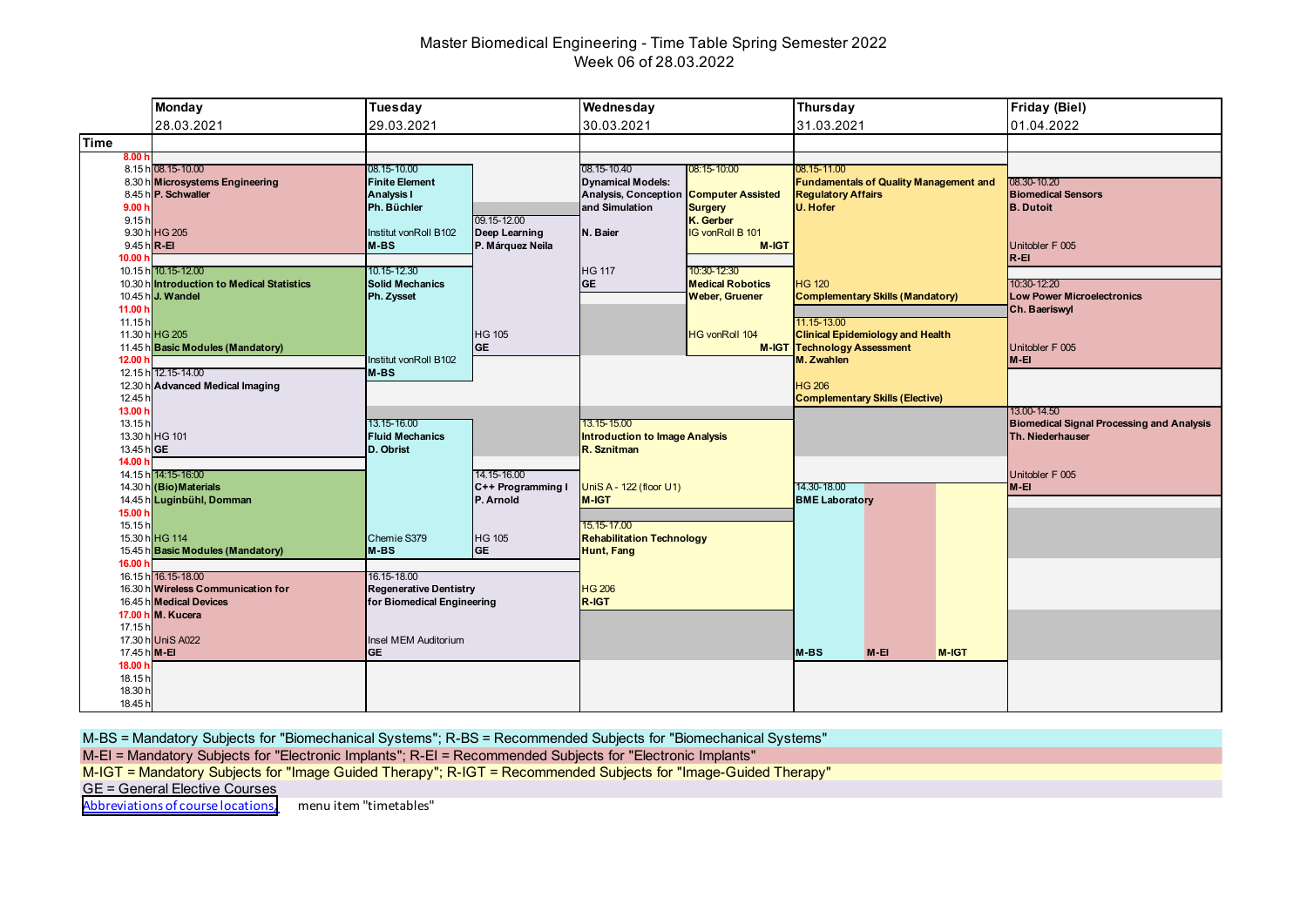# Master Biomedical Engineering - Time Table Spring Semester 2022 Week 07 of 04.04.2022

|                                                         | <b>Monday</b>                                                                                             | Tuesday                                                                    |                                                  | Wednesday                                                                                                                                             |                                                              | Thursday                                                                                              |        |       | <b>Friday (Biel)</b>                                                 |
|---------------------------------------------------------|-----------------------------------------------------------------------------------------------------------|----------------------------------------------------------------------------|--------------------------------------------------|-------------------------------------------------------------------------------------------------------------------------------------------------------|--------------------------------------------------------------|-------------------------------------------------------------------------------------------------------|--------|-------|----------------------------------------------------------------------|
|                                                         | 04.04.2022                                                                                                | 05.04.2022                                                                 |                                                  | 06.04.2022                                                                                                                                            |                                                              | 07.04.2022                                                                                            |        |       | 08.04.2022                                                           |
| Time                                                    |                                                                                                           |                                                                            |                                                  |                                                                                                                                                       |                                                              |                                                                                                       |        |       |                                                                      |
| 8.00 h<br>9.00h                                         | 8.15 h 08.15-10.00<br>8.30 h Microsystems Engineering<br>8.45 h P. Schwaller                              | 08.15-10.00<br><b>Finite Element</b><br><b>Analysis I</b><br>Ph. Büchler   |                                                  | 08.15-10.40<br>08:15-10:00<br><b>Dynamical Models:</b><br><b>Analysis, Conception</b><br><b>Computer Assisted</b><br>and Simulation<br><b>Surgery</b> |                                                              | 08.15-11.00<br><b>Fundamentals of Quality Management and</b><br><b>Regulatory Affairs</b><br>U. Hofer |        |       | 08.30-10.20<br><b>Biomedical Sensors</b><br><b>B.</b> Dutoit         |
| 9.15h<br>$9.45 h$ <sub>R-EI</sub><br>10.00 <sub>b</sub> | 9.30 h HG 205<br>10.15 h 10.15-12.00                                                                      | Institut vonRoll B102<br>M-BS<br>10.15-12.30                               | 09.15-12.00<br>Deep Learning<br>P. Márquez Neila | N. Baier<br><b>HG 117</b>                                                                                                                             | K. Gerber<br><b>IG vonRoll B 101</b><br>M-IGT<br>10:30-12:30 |                                                                                                       |        |       | Unitobler F 005<br>$R - EI$                                          |
| 11.00 h<br>11.15h                                       | 10.30 h Introduction to Medical Statistics<br>10.45 h J. Wandel                                           | <b>Solid Mechanics</b><br>Ph. Zysset                                       |                                                  | <b>GE</b>                                                                                                                                             | <b>Medical Robotics</b><br><b>Weber, Gruener</b>             | <b>HG 120</b><br><b>Complementary Skills (Mandatory)</b><br>11.15-13.00                               |        |       | 10:30-12:20<br><b>Low Power Microelectronics</b><br>Ch. Baeriswyl    |
| 12.00 $h$                                               | 11.30 h HG 205<br>11.45 h Basic Modules (Mandatory)<br>12.15 h 12.15-14.00                                | Institut vonRoll B102<br>M-BS                                              | <b>HG 105</b><br><b>GE</b>                       |                                                                                                                                                       | <b>HG vonRoll 104</b>                                        | <b>Clinical Epidemiology and Health</b><br><b>M-IGT Technology Assessment</b><br>M. Zwahlen           |        |       | Unitobler F 005<br>M-EI                                              |
| 12.45 h<br>13.00 h                                      | 12.30 h Advanced Medical Imaging                                                                          |                                                                            |                                                  |                                                                                                                                                       |                                                              | <b>HG 206</b><br><b>Complementary Skills (Elective)</b>                                               |        |       | 13.00-14.50                                                          |
| 13.15h<br>13.45 h GE<br>14.00 h                         | 13.30 h HG 101                                                                                            | 13.15-16.00<br><b>Fluid Mechanics</b><br>D. Obrist                         |                                                  | 13.15-15.00<br><b>Introduction to Image Analysis</b><br>R. Sznitman                                                                                   |                                                              |                                                                                                       |        |       | <b>Biomedical Signal Processing and Analysis</b><br>Th. Niederhauser |
|                                                         | 14.15 h 14:15-16:00<br>14.30 h (Bio) Materials<br>14.45 h Luginbühl, Domman                               |                                                                            | 14.15-16.00<br>C++ Programming I<br>P. Arnold    | UniS A - 122 (floor U1)<br><b>M-IGT</b>                                                                                                               |                                                              | 14.30-18.00<br><b>BME Laboratory</b>                                                                  |        |       | Unitobler F 005<br>M-EI                                              |
| 15.00 h<br>15.15h<br>16.00 h                            | 15.30 h HG 114<br>15.45 h Basic Modules (Mandatory)                                                       | Chemie S379<br>$M-BS$                                                      | HG 105<br><b>GE</b>                              | 15.15-17.00<br><b>Rehabilitation Technology</b><br>Hunt, Fang                                                                                         |                                                              |                                                                                                       |        |       |                                                                      |
|                                                         | 16.15 h 16.15-18.00<br>16.30 h Wireless Communication for<br>16.45 h Medical Devices<br>17.00 h M. Kucera | 16.15-18.00<br><b>Regenerative Dentistry</b><br>for Biomedical Engineering |                                                  | <b>HG 206</b><br>R-IGT                                                                                                                                |                                                              |                                                                                                       |        |       |                                                                      |
| 17.15h<br>17.45 h M-EI                                  | 17.30 h UniS A022                                                                                         | Insel Langhans<br><b>IGE</b>                                               |                                                  |                                                                                                                                                       |                                                              | M-BS                                                                                                  | $M-EI$ | M-IGT |                                                                      |
| 18.00 h<br>18.15h<br>18.30 h<br>18.45 h                 |                                                                                                           |                                                                            |                                                  |                                                                                                                                                       |                                                              |                                                                                                       |        |       |                                                                      |

M-BS = Mandatory Subjects for "Biomechanical Systems"; R-BS = Recommended Subjects for "Biomechanical Systems"

M-EI = Mandatory Subjects for "Electronic Implants"; R-EI = Recommended Subjects for "Electronic Implants"

M-IGT = Mandatory Subjects for "Image Guided Therapy"; R-IGT = Recommended Subjects for "Image-Guided Therapy"

GE = General Elective Courses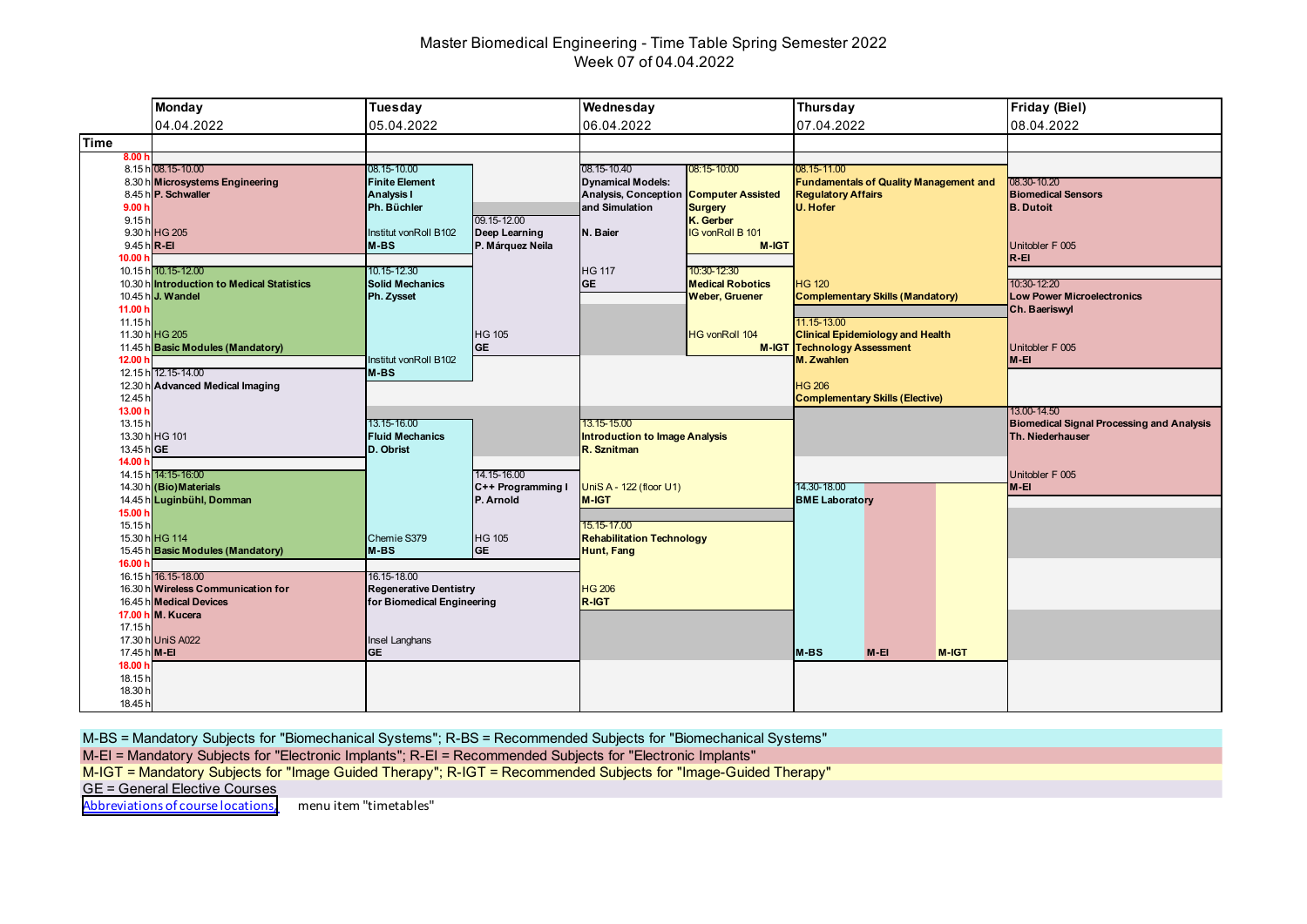# Master Biomedical Engineering - Time Table Spring Semester 2022 Week 08 of 11.04.2022

|                    | <b>Monday</b>                                           | Tuesday                          |                   | Wednesday                                                |                         | Thursday (Easter holiday Biel)                | <b>Friday (God Friday)</b> |
|--------------------|---------------------------------------------------------|----------------------------------|-------------------|----------------------------------------------------------|-------------------------|-----------------------------------------------|----------------------------|
|                    | 11.04.2022                                              | 12.04.2022                       |                   | 13.04.2022                                               |                         | 14.04.2022                                    | 15.04.2022                 |
| <b>Time</b>        |                                                         |                                  |                   |                                                          |                         |                                               |                            |
| 8.00h              |                                                         |                                  |                   |                                                          |                         |                                               |                            |
|                    | 8.15 h 08.15-10.00                                      | 08.15-10.00                      |                   | 08.15-10.40                                              | 08:15-10:00             | 08.15-11.00                                   |                            |
|                    | 8.30 h Microsystems Engineering                         | <b>Finite Element</b>            |                   | <b>Dynamical Models:</b>                                 |                         | <b>Fundamentals of Quality Management and</b> |                            |
| 9.00h              | 8.45 h P. Schwaller                                     | <b>Analysis I</b><br>Ph. Büchler |                   | Analysis, Conception Computer Assisted<br>and Simulation | <b>Surgery</b>          | <b>Regulatory Affairs</b><br>U. Hofer         |                            |
| 9.15h              |                                                         |                                  | 09.15-12.00       |                                                          | K. Gerber               |                                               |                            |
|                    | 9.30 h HG 205                                           | Institut vonRoll B102            | Deep Learning     | N. Baier                                                 | <b>IG vonRoll B 101</b> |                                               |                            |
| 9.45 h R-EI        |                                                         | <b>M-BS</b>                      | P. Márquez Neila  |                                                          | <b>M-IGT</b>            |                                               |                            |
| 10.00 h            |                                                         |                                  |                   |                                                          |                         |                                               |                            |
|                    | 10.15 h 10.15-12.00                                     | 10.15-12.30                      |                   | <b>HG 117</b>                                            | 10:30-12:30             |                                               |                            |
|                    | 10.30 h Introduction to Medical Statistics              | <b>Solid Mechanics</b>           |                   | <b>GE</b>                                                | <b>Medical Robotics</b> | <b>HG 120</b>                                 |                            |
|                    | 10.45 h J. Wandel                                       | Ph. Zysset                       |                   |                                                          | <b>Weber, Gruener</b>   | <b>Complementary Skills (Mandatory)</b>       |                            |
| 11.00 h            |                                                         |                                  |                   |                                                          |                         |                                               |                            |
| 11.15h             |                                                         |                                  |                   |                                                          |                         | 11.15-13.00                                   |                            |
|                    | 11.30 h HG 205                                          |                                  | <b>HG 105</b>     |                                                          | <b>HG vonRoll 104</b>   | <b>Clinical Epidemiology and Health</b>       |                            |
|                    | 11.45 h Basic Modules (Mandatory)                       |                                  | <b>GE</b>         |                                                          |                         | <b>M-IGT Technology Assessment</b>            |                            |
| 12.00 <sub>h</sub> |                                                         | Institut vonRoll B102            |                   |                                                          |                         | M. Zwahlen                                    |                            |
|                    | 12.15 h 12.15-14.00<br>12.30 h Advanced Medical Imaging | $M-BS$                           |                   |                                                          |                         | <b>HG 206</b>                                 |                            |
| 12.45 h            |                                                         |                                  |                   |                                                          |                         | <b>Complementary Skills (Elective)</b>        |                            |
| 13.00 h            |                                                         |                                  |                   |                                                          |                         |                                               |                            |
| 13.15h             |                                                         | 13.15-16.00                      |                   | 13.15-15.00                                              |                         |                                               |                            |
|                    | 13.30 h HG 101                                          | <b>Fluid Mechanics</b>           |                   | <b>Introduction to Image Analysis</b>                    |                         |                                               |                            |
| 13.45 hGE          |                                                         | D. Obrist                        |                   | R. Sznitman                                              |                         |                                               |                            |
| 14.00 h            |                                                         |                                  |                   |                                                          |                         |                                               |                            |
|                    | 14.15 h 14:15-16:00                                     |                                  | 14.15-16.00       |                                                          |                         |                                               |                            |
|                    | 14.30 h (Bio) Materials                                 |                                  | C++ Programming I | UniS A - 122 (floor U1)                                  |                         | 14.30-18.00                                   |                            |
|                    | 14.45 h Luginbühl, Domman                               |                                  | P. Arnold         | M-IGT                                                    |                         | <b>BME Laboratory</b>                         |                            |
| 15.00 h            |                                                         |                                  |                   |                                                          |                         |                                               |                            |
| 15.15h             |                                                         |                                  |                   | 15.15-17.00                                              |                         | Labs which take place in Bern                 |                            |
|                    | 15.30 h HG 114                                          | Chemie S379                      | HG 105            | <b>Rehabilitation Technology</b>                         |                         |                                               |                            |
| 16.00 h            | 15.45 h Basic Modules (Mandatory)                       | M-BS                             | <b>GE</b>         | <b>Hunt, Fang</b>                                        |                         |                                               |                            |
|                    | 16.15 h 16.15-18.00                                     | 16.15-18.00                      |                   |                                                          |                         |                                               |                            |
|                    | 16.30 h Wireless Communication for                      | <b>Regenerative Dentistry</b>    |                   | <b>HG 206</b>                                            |                         |                                               |                            |
|                    | 16.45 h Medical Devices                                 | for Biomedical Engineering       |                   | R-IGT                                                    |                         |                                               |                            |
|                    | 17.00 h M. Kucera                                       |                                  |                   |                                                          |                         |                                               |                            |
| 17.15 h            |                                                         |                                  |                   |                                                          |                         |                                               |                            |
|                    | 17.30 h UniS A022                                       | Insel Langhans                   |                   |                                                          |                         |                                               |                            |
| 17.45 h M-EI       |                                                         | <b>GE</b>                        |                   |                                                          |                         | M-BS<br>$M-EI$<br>M-IGT                       |                            |
| 18.00 h            |                                                         |                                  |                   |                                                          |                         |                                               |                            |
| 18.15h             |                                                         |                                  |                   |                                                          |                         |                                               |                            |
| 18.30 h            |                                                         |                                  |                   |                                                          |                         |                                               |                            |
| 18.45 h            |                                                         |                                  |                   |                                                          |                         |                                               |                            |

M-BS = Mandatory Subjects for "Biomechanical Systems"; R-BS = Recommended Subjects for "Biomechanical Systems"

M-EI = Mandatory Subjects for "Electronic Implants"; R-EI = Recommended Subjects for "Electronic Implants"

M-IGT = Mandatory Subjects for "Image Guided Therapy"; R-IGT = Recommended Subjects for "Image-Guided Therapy"

GE = General Elective Courses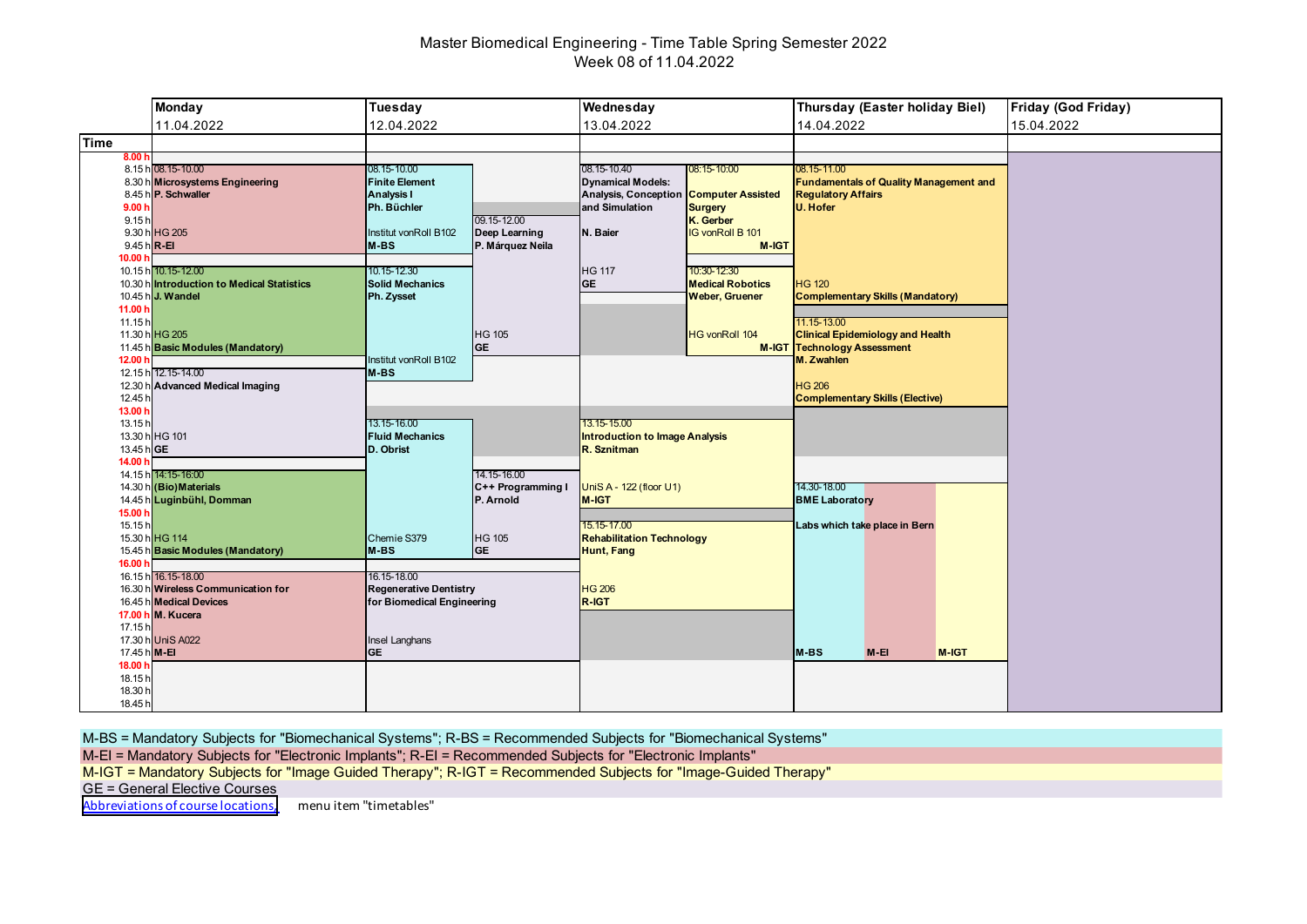# Master Biomedical Engineering - Time Table Spring Semester 2022 Week 09 of 18.04.2022

|                    | Monday (Easter Monday) | Tuesday (Easter holiday Bern) | Wednesday (Easter holiday Bern) Thursday (Easter holiday Bern) |                              | Friday (Easter holiday Bern)                          |
|--------------------|------------------------|-------------------------------|----------------------------------------------------------------|------------------------------|-------------------------------------------------------|
|                    | 18.04.2022             | 19.04.2022                    | 20.04.2022                                                     | 21.04.2022                   | 22.04.2022                                            |
| <b>Time</b>        |                        |                               |                                                                |                              |                                                       |
| 8.00 h             |                        |                               |                                                                |                              |                                                       |
| 8.15 h<br>8.30 h   |                        |                               |                                                                |                              | 08.30-10.20                                           |
| 8.45h              |                        |                               |                                                                |                              | <b>Biomedical Sensors</b>                             |
| 9.00 <sub>h</sub>  |                        |                               |                                                                |                              | <b>B.</b> Dutoit                                      |
| 9.15h              |                        |                               |                                                                |                              |                                                       |
| 9.30 h<br>9.45 h   |                        |                               |                                                                |                              | BFH-TI, Quellgasse 21, 2502 Biel - room tbd           |
| 10.00 h            |                        |                               |                                                                |                              | $R - EI$                                              |
| 10.15 h            |                        |                               |                                                                |                              |                                                       |
| 10.30 h            |                        |                               |                                                                |                              | 10:30-12:20                                           |
| 10.45 h            |                        |                               |                                                                |                              | <b>Low Power Microelectronics</b>                     |
| 11.00 h<br>11.15h  |                        |                               |                                                                |                              | Ch. Baeriswyl                                         |
| 11.30 h            |                        |                               |                                                                |                              |                                                       |
| 11.45h             |                        |                               |                                                                |                              | BFH-TI, Quellgasse 21, 2502 Biel - room tbd           |
| 12.00 h            |                        |                               |                                                                |                              | $M-EI$                                                |
| 12.15 h            |                        |                               |                                                                |                              |                                                       |
| 12.30 h<br>12.45 h |                        |                               |                                                                |                              |                                                       |
| 13.00 h            |                        |                               |                                                                |                              | 13.00-14.50                                           |
| 13.15h             |                        |                               |                                                                |                              | <b>Biomedical Signal Processing and Analysis</b>      |
| 13.30 h            |                        |                               |                                                                |                              | Th. Niederhauser                                      |
| 13.45 h            |                        |                               |                                                                |                              |                                                       |
| 14.00 h<br>14.15 h |                        |                               |                                                                |                              |                                                       |
| 14.30 h            |                        |                               |                                                                | 14.30-18.00                  | BFH-TI, Quellgasse 21, 2502 Biel - room tbd<br>$M-EI$ |
| 14.45 h            |                        |                               |                                                                | <b>BME Laboratory</b>        |                                                       |
| 15.00 h            |                        |                               |                                                                |                              |                                                       |
| 15.15h             |                        |                               |                                                                | Labs which take place at BFH |                                                       |
| 15.30 h<br>15.45 h |                        |                               |                                                                | (Biel or Burgdorf)           |                                                       |
| 16.00 h            |                        |                               |                                                                |                              |                                                       |
| 16.15h             |                        |                               |                                                                |                              |                                                       |
| 16.30 h            |                        |                               |                                                                |                              |                                                       |
| 16.45 h            |                        |                               |                                                                |                              |                                                       |
| 17.00 h<br>17.15h  |                        |                               |                                                                |                              |                                                       |
| 17.30 h            |                        |                               |                                                                |                              |                                                       |
| 17.45 h            |                        |                               |                                                                | M-BS<br>$M-EI$<br>M-IGT      |                                                       |
| 18.00 h            |                        |                               |                                                                |                              |                                                       |
| 18.15 h            |                        |                               |                                                                |                              |                                                       |
| 18.30 h            |                        |                               |                                                                |                              |                                                       |
| 18.45 h            |                        |                               |                                                                |                              |                                                       |

M-BS = Mandatory Subjects for "Biomechanical Systems"; R-BS = Recommended Subjects for "Biomechanical Systems"

M-EI = Mandatory Subjects for "Electronic Implants"; R-EI = Recommended Subjects for "Electronic Implants"

M-IGT = Mandatory Subjects for "Image Guided Therapy"; R-IGT = Recommended Subjects for "Image-Guided Therapy"

GE = General Elective Courses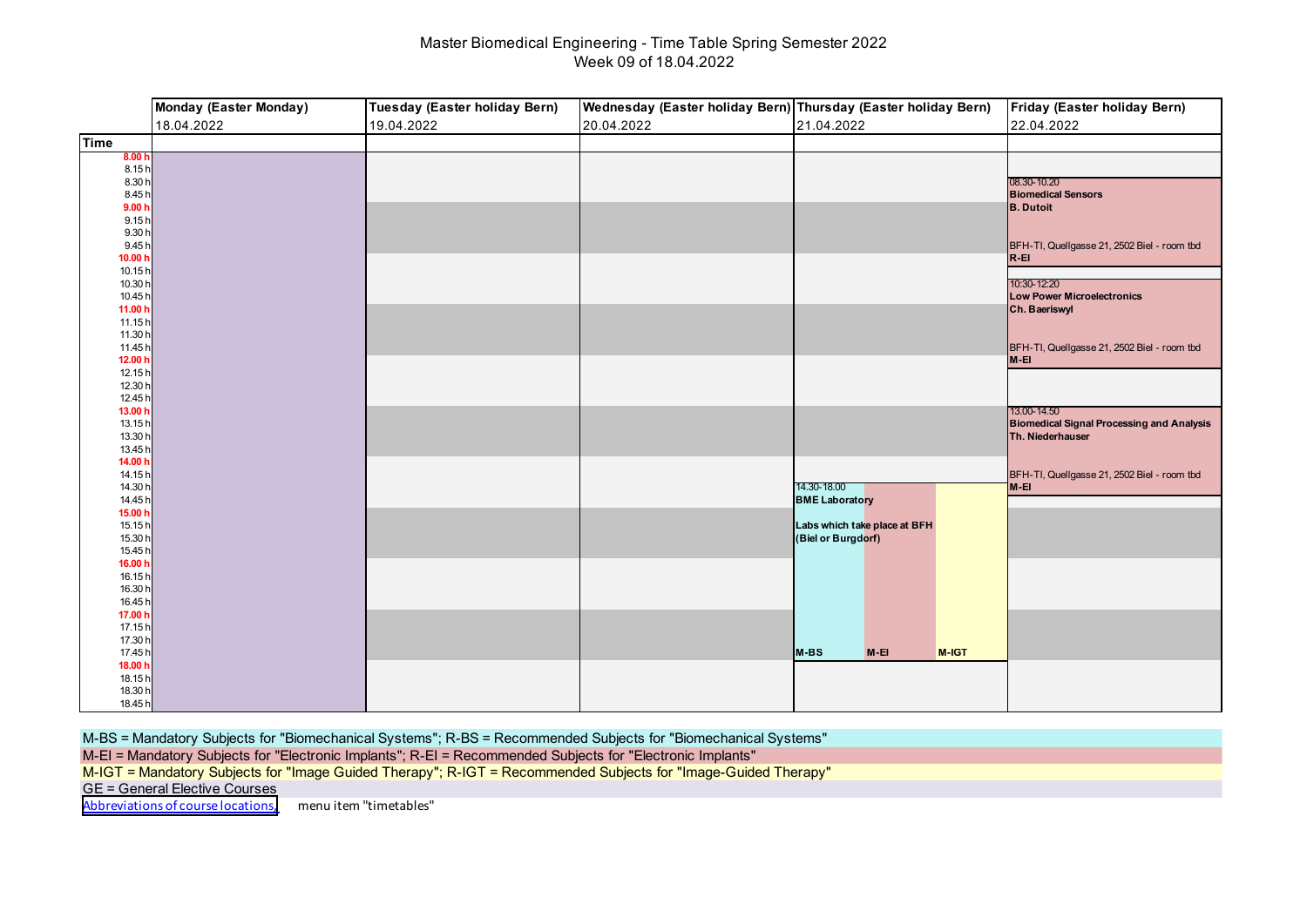# Master Biomedical Engineering - Time Table Spring Semester 2022 Week 10 of 25.04.2022

|                   | <b>Monday</b>                                                  | Tuesday                                    |                                   | Wednesday                                               | Thursday                                         |                                                  |                                               |       | <b>Friday (Biel)</b>                                                 |
|-------------------|----------------------------------------------------------------|--------------------------------------------|-----------------------------------|---------------------------------------------------------|--------------------------------------------------|--------------------------------------------------|-----------------------------------------------|-------|----------------------------------------------------------------------|
|                   | 25.04.2022                                                     | 26.04.2022                                 |                                   | 27.04.2022                                              |                                                  | 28.04.2022                                       |                                               |       | 29.04.2022                                                           |
| <b>Time</b>       |                                                                |                                            |                                   |                                                         |                                                  |                                                  |                                               |       |                                                                      |
| 8.00 h            | 8.15 h 08.15-10.00                                             | 08.15-10.00                                |                                   | 08.15-10.40                                             | 08:15-10:00                                      | 08.15-11.00                                      |                                               |       |                                                                      |
|                   | 8.30 h Microsystems Engineering<br>8.45 h P. Schwaller         | <b>Finite Element</b><br><b>Analysis I</b> |                                   | <b>Dynamical Models:</b><br><b>Analysis, Conception</b> | <b>Computer Assisted</b>                         | <b>Regulatory Affairs</b>                        | <b>Fundamentals of Quality Management and</b> |       | 08.30-10.20<br><b>Biomedical Sensors</b>                             |
| 9.00h             |                                                                | Ph. Büchler                                |                                   | and Simulation                                          | <b>Surgery</b>                                   | U. Hofer                                         |                                               |       | <b>B.</b> Dutoit                                                     |
| 9.15h             | 9.30 h HG 205                                                  |                                            | 09.15-12.00                       |                                                         | K. Gerber<br><b>IG vonRoll B 101</b>             |                                                  |                                               |       |                                                                      |
| 9.45 h R-EI       |                                                                | Institut vonRoll B102<br>$M-BS$            | Deep Learning<br>P. Márquez Neila | N. Baier                                                | M-IGT                                            |                                                  |                                               |       | BFH-TI, Quellgasse 21, 2502 Biel - room tbd                          |
| 10.00 h           |                                                                |                                            |                                   |                                                         |                                                  |                                                  |                                               |       | $R - EI$                                                             |
|                   | 10.15 h 10.15-12.00                                            | 10.15-12.30                                |                                   | <b>HG 117</b>                                           | 10:30-12:30                                      |                                                  |                                               |       |                                                                      |
|                   | 10.30 hintroduction to Medical Statistics<br>10.45 h J. Wandel | <b>Solid Mechanics</b><br>Ph. Zysset       |                                   | <b>GE</b>                                               | <b>Medical Robotics</b><br><b>Weber, Gruener</b> | <b>HG 120</b>                                    | <b>Complementary Skills (Mandatory)</b>       |       | 10:30-12:20<br><b>Low Power Microelectronics</b>                     |
| 11.00 h           |                                                                |                                            |                                   |                                                         |                                                  |                                                  |                                               |       | Ch. Baeriswyl                                                        |
| 11.15h            |                                                                |                                            |                                   |                                                         |                                                  | 11.15-13.00                                      |                                               |       |                                                                      |
|                   | 11.30 h HG 205                                                 |                                            | <b>HG 105</b>                     |                                                         | <b>HG vonRoll 104</b>                            |                                                  | <b>Clinical Epidemiology and Health</b>       |       |                                                                      |
|                   | 11.45 h Basic Modules (Mandatory)                              | Institut vonRoll B102                      | <b>GE</b>                         |                                                         |                                                  | <b>M-IGT Technology Assessment</b><br>M. Zwahlen |                                               |       | BFH-TI, Quellgasse 21, 2502 Biel - room tbd                          |
| 12.00 h           | 12.15 h 12.15-14.00                                            | $M-BS$                                     |                                   |                                                         |                                                  |                                                  |                                               |       | M-EI                                                                 |
| 12.30 h           | <b>Advanced Medical Imaging</b>                                |                                            |                                   |                                                         |                                                  | <b>HG 206</b>                                    |                                               |       |                                                                      |
| 12.45 h           |                                                                |                                            |                                   |                                                         |                                                  |                                                  | <b>Complementary Skills (Elective)</b>        |       |                                                                      |
| 13.00 h           |                                                                | 13.15-16.00                                |                                   | 13.15-15.00                                             |                                                  |                                                  |                                               |       | 13.00-14.50                                                          |
| 13.15h            | 13.30 h HG 101                                                 | <b>Fluid Mechanics</b>                     |                                   | <b>Introduction to Image Analysis</b>                   |                                                  |                                                  |                                               |       | <b>Biomedical Signal Processing and Analysis</b><br>Th. Niederhauser |
| 13.45 h GE        |                                                                | D. Obrist                                  |                                   | R. Sznitman                                             |                                                  |                                                  |                                               |       |                                                                      |
| 14.00 h           |                                                                |                                            |                                   |                                                         |                                                  |                                                  |                                               |       |                                                                      |
|                   | 14.15 h 14:15-16:00<br>14.30 h (Bio) Materials                 |                                            | 14.15-16.00<br>C++ Programming I  | UniS A - 122 (floor U1)                                 |                                                  | 14.30-18.00                                      |                                               |       | BFH-TI, Quellgasse 21, 2502 Biel - room tbd<br>M-EI                  |
|                   | 14.45 h Luginbühl, Domman                                      |                                            | P. Arnold                         | <b>M-IGT</b>                                            |                                                  | <b>BME Laboratory</b>                            |                                               |       |                                                                      |
| 15.00 h           |                                                                |                                            |                                   |                                                         |                                                  |                                                  |                                               |       |                                                                      |
| 15.15h            |                                                                |                                            |                                   | 15.15-17.00                                             |                                                  |                                                  |                                               |       |                                                                      |
|                   | 15.30 h HG 114                                                 | Chemie S379<br>M-BS                        | <b>HG 105</b><br><b>GE</b>        | <b>Rehabilitation Technology</b>                        |                                                  |                                                  |                                               |       |                                                                      |
| 16.00 h           | 15.45 h Basic Modules (Mandatory)                              |                                            |                                   | <b>Hunt, Fang</b>                                       |                                                  |                                                  |                                               |       |                                                                      |
|                   | 16.15 h 16.15-18.00                                            | 16.15-18.00                                |                                   |                                                         |                                                  |                                                  |                                               |       |                                                                      |
|                   | 16.30 h Wireless Communication for                             | <b>Regenerative Dentistry</b>              |                                   | <b>HG 206</b>                                           |                                                  |                                                  |                                               |       |                                                                      |
|                   | 16.45 h Medical Devices<br>17.00 h M. Kucera                   | for Biomedical Engineering                 |                                   | R-IGT                                                   |                                                  |                                                  |                                               |       |                                                                      |
| 17.15h            |                                                                |                                            |                                   |                                                         |                                                  |                                                  |                                               |       |                                                                      |
|                   | 17.30 h UniS A022                                              | <b>Insel MEM Auditorium</b>                |                                   |                                                         |                                                  |                                                  |                                               |       |                                                                      |
| 17.45 h M-EI      |                                                                | <b>GE</b>                                  |                                   |                                                         |                                                  | <b>M-BS</b>                                      | $M-EI$                                        | M-IGT |                                                                      |
| 18.00 h<br>18.15h |                                                                |                                            |                                   |                                                         |                                                  |                                                  |                                               |       |                                                                      |
| 18.30 h           |                                                                |                                            |                                   |                                                         |                                                  |                                                  |                                               |       |                                                                      |
| 18.45 h           |                                                                |                                            |                                   |                                                         |                                                  |                                                  |                                               |       |                                                                      |

M-BS = Mandatory Subjects for "Biomechanical Systems"; R-BS = Recommended Subjects for "Biomechanical Systems"

M-EI = Mandatory Subjects for "Electronic Implants"; R-EI = Recommended Subjects for "Electronic Implants"

M-IGT = Mandatory Subjects for "Image Guided Therapy"; R-IGT = Recommended Subjects for "Image-Guided Therapy"

GE = General Elective Courses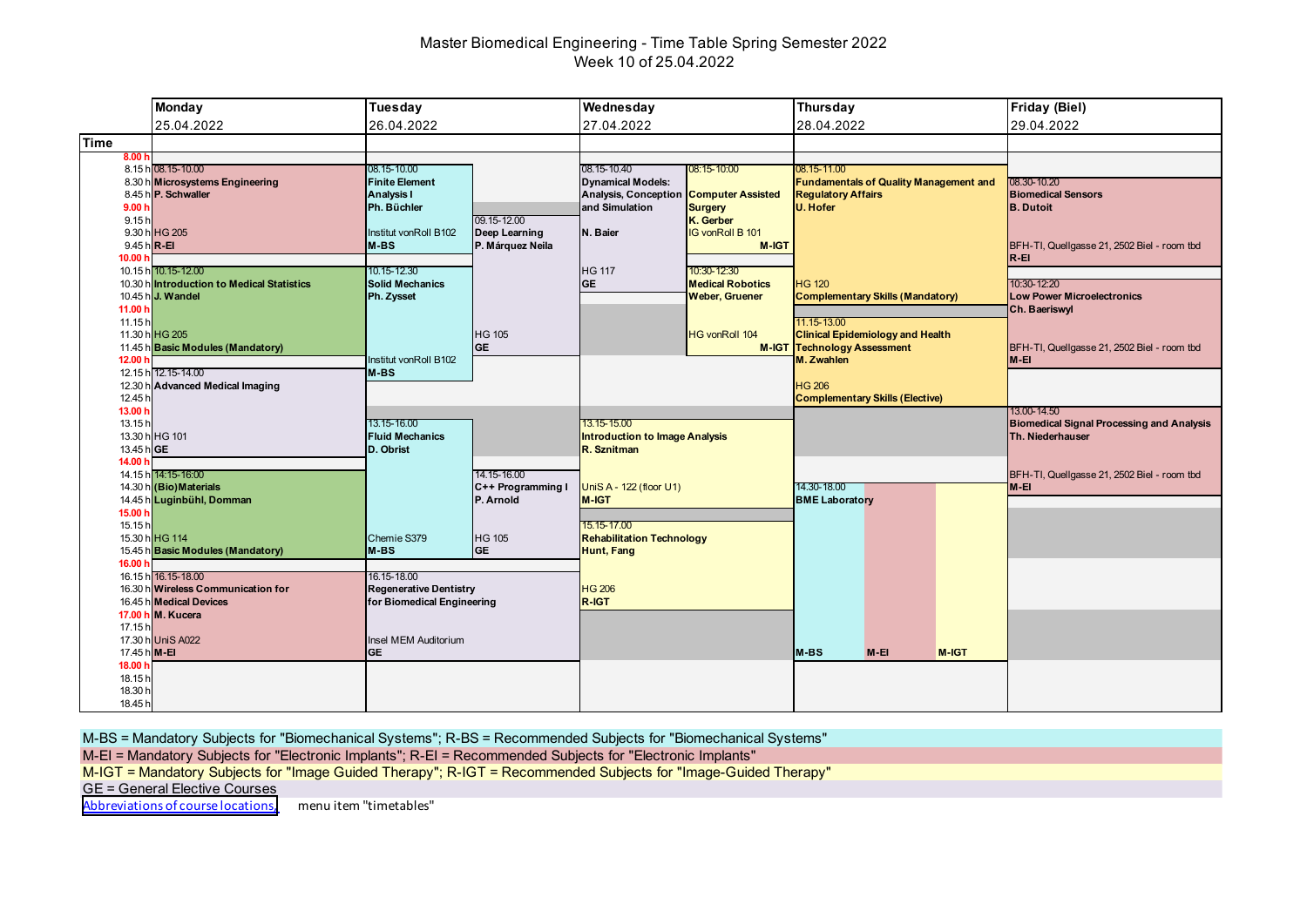# Master Biomedical Engineering - Time Table Spring Semester 2022 Week 11 of 02.05.2022

|                         | <b>Monday</b>                                             | Tuesday                                      |                                   | Wednesday                                               |                                  | Thursday                           |                                               |       | Friday (Biel)                                      |
|-------------------------|-----------------------------------------------------------|----------------------------------------------|-----------------------------------|---------------------------------------------------------|----------------------------------|------------------------------------|-----------------------------------------------|-------|----------------------------------------------------|
|                         | 02.05.2022                                                | 03.05.2022                                   |                                   | 04.05.2022                                              |                                  | 05.05.2022                         |                                               |       | 06.05.2022                                         |
| <b>Time</b>             |                                                           |                                              |                                   |                                                         |                                  |                                    |                                               |       |                                                    |
| 8.00h                   | 8.15 h 08.15-10.00                                        | 08.15-10.00                                  |                                   | 08.15-10.40                                             | 08:15-10:00                      | 08.15-11.00                        |                                               |       |                                                    |
|                         | 8.30 h Microsystems Engineering<br>8.45 h P. Schwaller    | <b>Finite Element</b><br><b>Analysis I</b>   |                                   | <b>Dynamical Models:</b><br><b>Analysis, Conception</b> | <b>Computer Assisted</b>         | <b>Regulatory Affairs</b>          | <b>Fundamentals of Quality Management and</b> |       | 08.30-10.20<br><b>Biomedical Sensors</b>           |
| 9.00h                   |                                                           | Ph. Büchler                                  |                                   | and Simulation                                          | <b>Surgery</b>                   | U. Hofer                           |                                               |       | <b>B.</b> Dutoit                                   |
| 9.15h                   |                                                           |                                              | 09.15-12.00                       |                                                         | K. Gerber                        |                                    |                                               |       |                                                    |
| 9.45 h R-EI             | 9.30 h HG 205                                             | Institut vonRoll B102<br>$M-BS$              | Deep Learning<br>P. Márquez Neila | N. Baier                                                | IG vonRoll B 101<br><b>M-IGT</b> |                                    |                                               |       | BFH-TI, Quellgasse 21, 2502 Biel - room tbd        |
| 10.00 h                 |                                                           |                                              |                                   |                                                         |                                  |                                    |                                               |       | $R - EI$                                           |
|                         | 10.15 h 10.15-12.00                                       | 10.15-12.30                                  |                                   | <b>HG 117</b>                                           | 10:30-12:30                      |                                    |                                               |       |                                                    |
|                         | 10.30 hintroduction to Medical Statistics                 | <b>Solid Mechanics</b>                       |                                   | <b>GE</b>                                               | <b>Medical Robotics</b>          | <b>HG 120</b>                      |                                               |       | 10:30-12:20                                        |
| 11.00 h                 | 10.45 h J. Wandel                                         | Ph. Zysset                                   |                                   |                                                         | <b>Weber, Gruener</b>            |                                    | <b>Complementary Skills (Mandatory)</b>       |       | <b>Low Power Microelectronics</b><br>Ch. Baeriswyl |
| 11.15h                  |                                                           |                                              |                                   |                                                         |                                  | 11.15-13.00                        |                                               |       |                                                    |
|                         | 11.30 h HG 205                                            |                                              | <b>HG 105</b>                     |                                                         | <b>HG vonRoll 104</b>            |                                    | <b>Clinical Epidemiology and Health</b>       |       |                                                    |
|                         | 11.45 h Basic Modules (Mandatory)                         |                                              | <b>GE</b>                         |                                                         |                                  | <b>M-IGT Technology Assessment</b> |                                               |       | BFH-TI, Quellgasse 21, 2502 Biel - room tbd        |
| 12.00 h                 | 12.15 h 12.15-14.00                                       | Institut vonRoll B102<br>$M-BS$              |                                   |                                                         |                                  | M. Zwahlen                         |                                               |       | M-EI                                               |
| 12.30 h                 | h Advanced Medical Imaging                                |                                              |                                   |                                                         |                                  | <b>HG 206</b>                      |                                               |       |                                                    |
| 12.45 h                 |                                                           |                                              |                                   |                                                         |                                  |                                    | <b>Complementary Skills (Elective)</b>        |       |                                                    |
| 13.00 h                 |                                                           |                                              |                                   |                                                         |                                  |                                    |                                               |       | 13.00-14.50                                        |
| 13.15h                  |                                                           | 13.15-16.00                                  |                                   | 13.15-15.00                                             |                                  |                                    |                                               |       | <b>Biomedical Signal Processing and Analysis</b>   |
| 13.45 h GE              | 13.30 h HG 101                                            | <b>Fluid Mechanics</b><br>D. Obrist          |                                   | <b>Introduction to Image Analysis</b><br>R. Sznitman    |                                  |                                    |                                               |       | Th. Niederhauser                                   |
| 14.00 h                 |                                                           |                                              |                                   |                                                         |                                  |                                    |                                               |       |                                                    |
|                         | 14.15 h 14:15-16:00                                       |                                              | 14.15-16.00                       |                                                         |                                  |                                    |                                               |       | BFH-TI, Quellgasse 21, 2502 Biel - room tbd        |
|                         | 14.30 h (Bio) Materials                                   |                                              | C++ Programming I                 | UniS A - 122 (floor U1)                                 |                                  | 14.30-18.00                        |                                               |       | M-EI                                               |
|                         | 14.45 h Luginbühl, Domman                                 |                                              | P. Arnold                         | <b>M-IGT</b>                                            |                                  | <b>BME Laboratory</b>              |                                               |       |                                                    |
| 15.00 h<br>15.15h       |                                                           |                                              |                                   | 15.15-17.00                                             |                                  |                                    |                                               |       |                                                    |
|                         | 15.30 h HG 114                                            | Chemie S379                                  | <b>HG 105</b>                     | <b>Rehabilitation Technology</b>                        |                                  |                                    |                                               |       |                                                    |
|                         | 15.45 h Basic Modules (Mandatory)                         | M-BS                                         | <b>GE</b>                         | <b>Hunt, Fang</b>                                       |                                  |                                    |                                               |       |                                                    |
| 16.00 h                 |                                                           |                                              |                                   |                                                         |                                  |                                    |                                               |       |                                                    |
|                         | 16.15 h 16.15-18.00<br>16.30 h Wireless Communication for | 16.15-18.00<br><b>Regenerative Dentistry</b> |                                   | <b>HG 206</b>                                           |                                  |                                    |                                               |       |                                                    |
|                         | 16.45 h Medical Devices                                   | for Biomedical Engineering                   |                                   | R-IGT                                                   |                                  |                                    |                                               |       |                                                    |
|                         | 17.00 h M. Kucera                                         |                                              |                                   |                                                         |                                  |                                    |                                               |       |                                                    |
| 17.15h                  |                                                           |                                              |                                   |                                                         |                                  |                                    |                                               |       |                                                    |
|                         | 17.30 h UniS A022                                         | Insel Langhans                               |                                   |                                                         |                                  |                                    |                                               |       |                                                    |
| 17.45 h M-EI<br>18.00 h |                                                           | <b>GE</b>                                    |                                   |                                                         |                                  | <b>M-BS</b>                        | $M-EI$                                        | M-IGT |                                                    |
| 18.15h                  |                                                           |                                              |                                   |                                                         |                                  |                                    |                                               |       |                                                    |
| 18.30 h                 |                                                           |                                              |                                   |                                                         |                                  |                                    |                                               |       |                                                    |
| 18.45 h                 |                                                           |                                              |                                   |                                                         |                                  |                                    |                                               |       |                                                    |

M-BS = Mandatory Subjects for "Biomechanical Systems"; R-BS = Recommended Subjects for "Biomechanical Systems"

M-EI = Mandatory Subjects for "Electronic Implants"; R-EI = Recommended Subjects for "Electronic Implants"

M-IGT = Mandatory Subjects for "Image Guided Therapy"; R-IGT = Recommended Subjects for "Image-Guided Therapy"

GE = General Elective Courses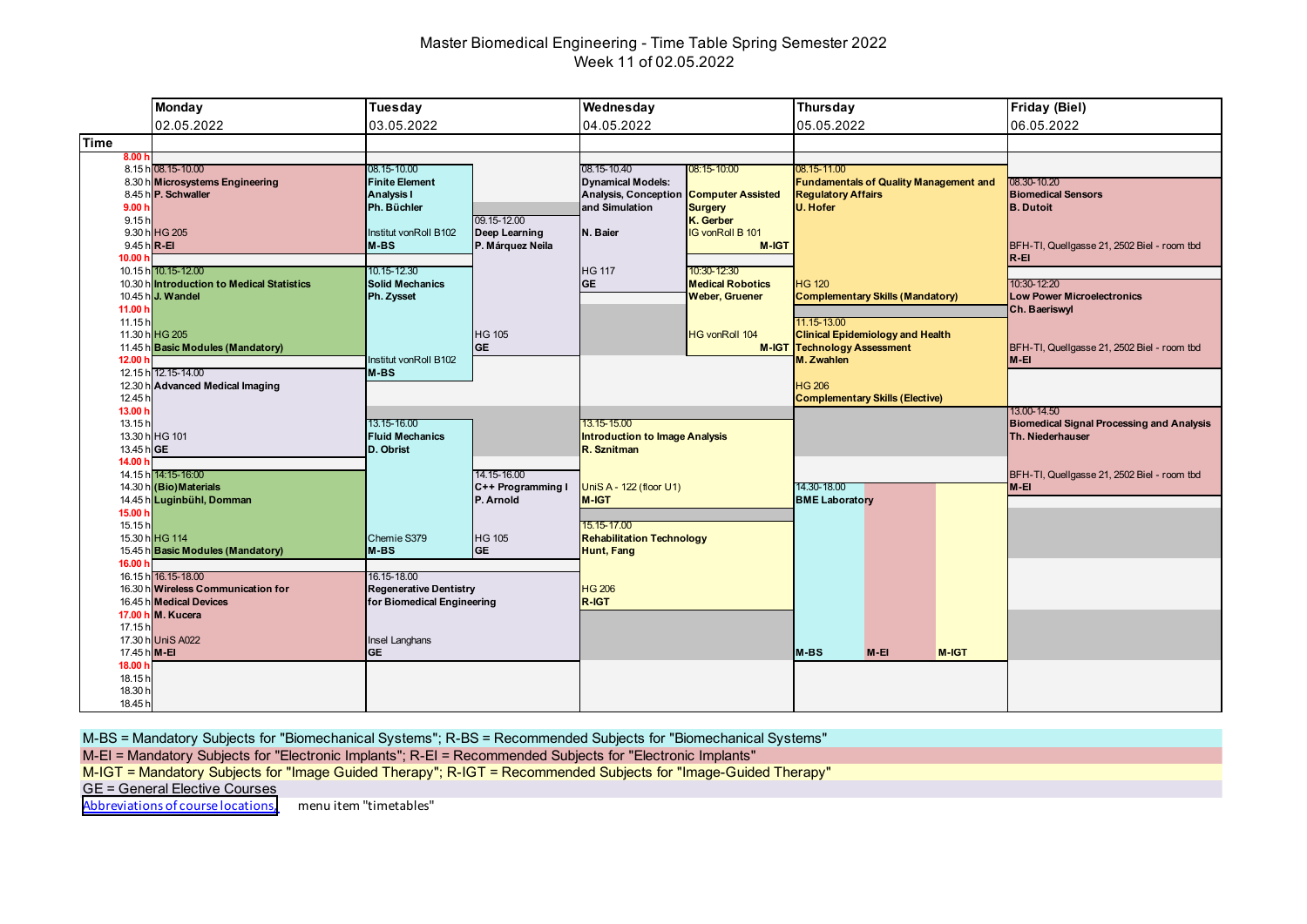# Master Biomedical Engineering - Time Table Spring Semester 2022 Week 12 of 09.05.2022

|                   | <b>Monday</b>                                                                | Tuesday                                                   |                            | Wednesday                                                                                                         |                                        | Thursday                                                                                  |                                         |       | Friday (Biel)                                                        |
|-------------------|------------------------------------------------------------------------------|-----------------------------------------------------------|----------------------------|-------------------------------------------------------------------------------------------------------------------|----------------------------------------|-------------------------------------------------------------------------------------------|-----------------------------------------|-------|----------------------------------------------------------------------|
|                   | 09.05.2022                                                                   | 10.05.2022                                                |                            | 11.05.2022                                                                                                        |                                        | 12.05.2022                                                                                |                                         |       | 13.05.2022                                                           |
| <b>Time</b>       |                                                                              |                                                           |                            |                                                                                                                   |                                        |                                                                                           |                                         |       |                                                                      |
| 8.00h             |                                                                              |                                                           |                            |                                                                                                                   |                                        |                                                                                           |                                         |       |                                                                      |
|                   | 8.15 h 08.15-10.00<br>8.30 h Microsystems Engineering<br>8.45 h P. Schwaller | 08.15-10.00<br><b>Finite Element</b><br><b>Analysis I</b> |                            | 08.15-10.40<br>08:15-10:00<br><b>Dynamical Models:</b><br><b>Analysis, Conception</b><br><b>Computer Assisted</b> |                                        | 08.15-11.00<br><b>Fundamentals of Quality Management and</b><br><b>Regulatory Affairs</b> |                                         |       | 08.30-10.20<br><b>Biomedical Sensors</b>                             |
| 9.00h             |                                                                              | Ph. Büchler                                               | 09.15-12.00                | and Simulation                                                                                                    | <b>Surgery</b>                         | U. Hofer                                                                                  |                                         |       | <b>B.</b> Dutoit                                                     |
| 9.15h             | 9.30 h HG 205                                                                | Institut vonRoll B102                                     | Deep Learning              | N. Baier                                                                                                          | K. Gerber<br>IG vonRoll B 101          |                                                                                           |                                         |       |                                                                      |
|                   | 9.45 h R-EI                                                                  | $M-BS$                                                    | P. Márquez Neila           |                                                                                                                   | <b>M-IGT</b>                           |                                                                                           |                                         |       | BFH-TI, Quellgasse 21, 2502 Biel - room tbd                          |
| 10.00 h           |                                                                              |                                                           |                            |                                                                                                                   |                                        |                                                                                           |                                         |       | $R - EI$                                                             |
|                   | 10.15 h 10.15-12.00<br>10.30 hintroduction to Medical Statistics             | 10.15-12.30<br><b>Solid Mechanics</b>                     |                            | <b>HG 117</b><br><b>GE</b>                                                                                        | 10:30-12:30<br><b>Medical Robotics</b> | <b>HG 120</b>                                                                             |                                         |       | 10:30-12:20                                                          |
|                   | 10.45 h J. Wandel                                                            | Ph. Zysset                                                |                            |                                                                                                                   | <b>Weber, Gruener</b>                  |                                                                                           | <b>Complementary Skills (Mandatory)</b> |       | <b>Low Power Microelectronics</b>                                    |
| 11.00 h           |                                                                              |                                                           |                            |                                                                                                                   |                                        |                                                                                           |                                         |       | Ch. Baeriswyl                                                        |
| 11.15h            |                                                                              |                                                           |                            |                                                                                                                   |                                        | 11.15-13.00                                                                               |                                         |       |                                                                      |
|                   | 11.30 h HG 205                                                               |                                                           | <b>HG 105</b><br><b>GE</b> |                                                                                                                   | <b>HG vonRoll 104</b>                  |                                                                                           | <b>Clinical Epidemiology and Health</b> |       |                                                                      |
| 12.00 h           | 11.45 h Basic Modules (Mandatory)                                            | Institut vonRoll B102                                     |                            |                                                                                                                   |                                        | <b>M-IGT Technology Assessment</b><br>M. Zwahlen                                          |                                         |       | BFH-TI, Quellgasse 21, 2502 Biel - room tbd<br>M-EI                  |
|                   | 12.15 h 12.15-14.00                                                          | $M-BS$                                                    |                            |                                                                                                                   |                                        |                                                                                           |                                         |       |                                                                      |
| 12.30 h           | h Advanced Medical Imaging                                                   |                                                           |                            |                                                                                                                   |                                        | <b>HG 206</b>                                                                             |                                         |       |                                                                      |
| 12.45 h           |                                                                              |                                                           |                            |                                                                                                                   |                                        |                                                                                           | <b>Complementary Skills (Elective)</b>  |       |                                                                      |
| 13.00 h           |                                                                              | 13.15-16.00                                               |                            | 13.15-15.00                                                                                                       |                                        |                                                                                           |                                         |       | 13.00-14.50                                                          |
| 13.15h            | 13.30 h HG 101                                                               | <b>Fluid Mechanics</b>                                    |                            | <b>Introduction to Image Analysis</b>                                                                             |                                        |                                                                                           |                                         |       | <b>Biomedical Signal Processing and Analysis</b><br>Th. Niederhauser |
| 13.45 h GE        |                                                                              | D. Obrist                                                 |                            | R. Sznitman                                                                                                       |                                        |                                                                                           |                                         |       |                                                                      |
| 14.00 h           |                                                                              |                                                           |                            |                                                                                                                   |                                        |                                                                                           |                                         |       |                                                                      |
|                   | 14.15 h 14:15-16:00                                                          |                                                           | 14.15-16.00                |                                                                                                                   |                                        |                                                                                           |                                         |       | BFH-TI, Quellgasse 21, 2502 Biel - room tbd                          |
|                   | 14.30 h (Bio) Materials                                                      |                                                           | C++ Programming I          | UniS A - 122 (floor U1)                                                                                           |                                        | 14.30-18.00                                                                               |                                         |       | M-EI                                                                 |
| 15.00 h           | 14.45 h Luginbühl, Domman                                                    |                                                           | P. Arnold                  | <b>M-IGT</b>                                                                                                      |                                        | <b>BME Laboratory</b>                                                                     |                                         |       |                                                                      |
| 15.15h            |                                                                              |                                                           |                            | 15.15-17.00                                                                                                       |                                        |                                                                                           |                                         |       |                                                                      |
|                   | 15.30 h HG 114                                                               | Chemie S379                                               | <b>HG 105</b>              | <b>Rehabilitation Technology</b>                                                                                  |                                        |                                                                                           |                                         |       |                                                                      |
|                   | 15.45 h Basic Modules (Mandatory)                                            | M-BS                                                      | <b>GE</b>                  | <b>Hunt, Fang</b>                                                                                                 |                                        |                                                                                           |                                         |       |                                                                      |
| 16.00 h           |                                                                              |                                                           |                            |                                                                                                                   |                                        |                                                                                           |                                         |       |                                                                      |
|                   | 16.15 h 16.15-18.00<br>16.30 h Wireless Communication for                    | 16.15-18.00<br><b>Regenerative Dentistry</b>              |                            | <b>HG 206</b>                                                                                                     |                                        |                                                                                           |                                         |       |                                                                      |
|                   | 16.45 h Medical Devices                                                      | for Biomedical Engineering                                |                            | R-IGT                                                                                                             |                                        |                                                                                           |                                         |       |                                                                      |
|                   | 17.00 h M. Kucera                                                            |                                                           |                            |                                                                                                                   |                                        |                                                                                           |                                         |       |                                                                      |
| 17.15h            |                                                                              |                                                           |                            |                                                                                                                   |                                        |                                                                                           |                                         |       |                                                                      |
|                   | 17.30 h UniS A022                                                            | Insel Langhans                                            |                            |                                                                                                                   |                                        |                                                                                           |                                         |       |                                                                      |
|                   | 17.45 h M-EI                                                                 | <b>GE</b>                                                 |                            |                                                                                                                   |                                        | <b>M-BS</b>                                                                               | $M-EI$                                  | M-IGT |                                                                      |
| 18.00 h<br>18.15h |                                                                              |                                                           |                            |                                                                                                                   |                                        |                                                                                           |                                         |       |                                                                      |
| 18.30 h           |                                                                              |                                                           |                            |                                                                                                                   |                                        |                                                                                           |                                         |       |                                                                      |
| 18.45 h           |                                                                              |                                                           |                            |                                                                                                                   |                                        |                                                                                           |                                         |       |                                                                      |

M-BS = Mandatory Subjects for "Biomechanical Systems"; R-BS = Recommended Subjects for "Biomechanical Systems"

M-EI = Mandatory Subjects for "Electronic Implants"; R-EI = Recommended Subjects for "Electronic Implants"

M-IGT = Mandatory Subjects for "Image Guided Therapy"; R-IGT = Recommended Subjects for "Image-Guided Therapy"

GE = General Elective Courses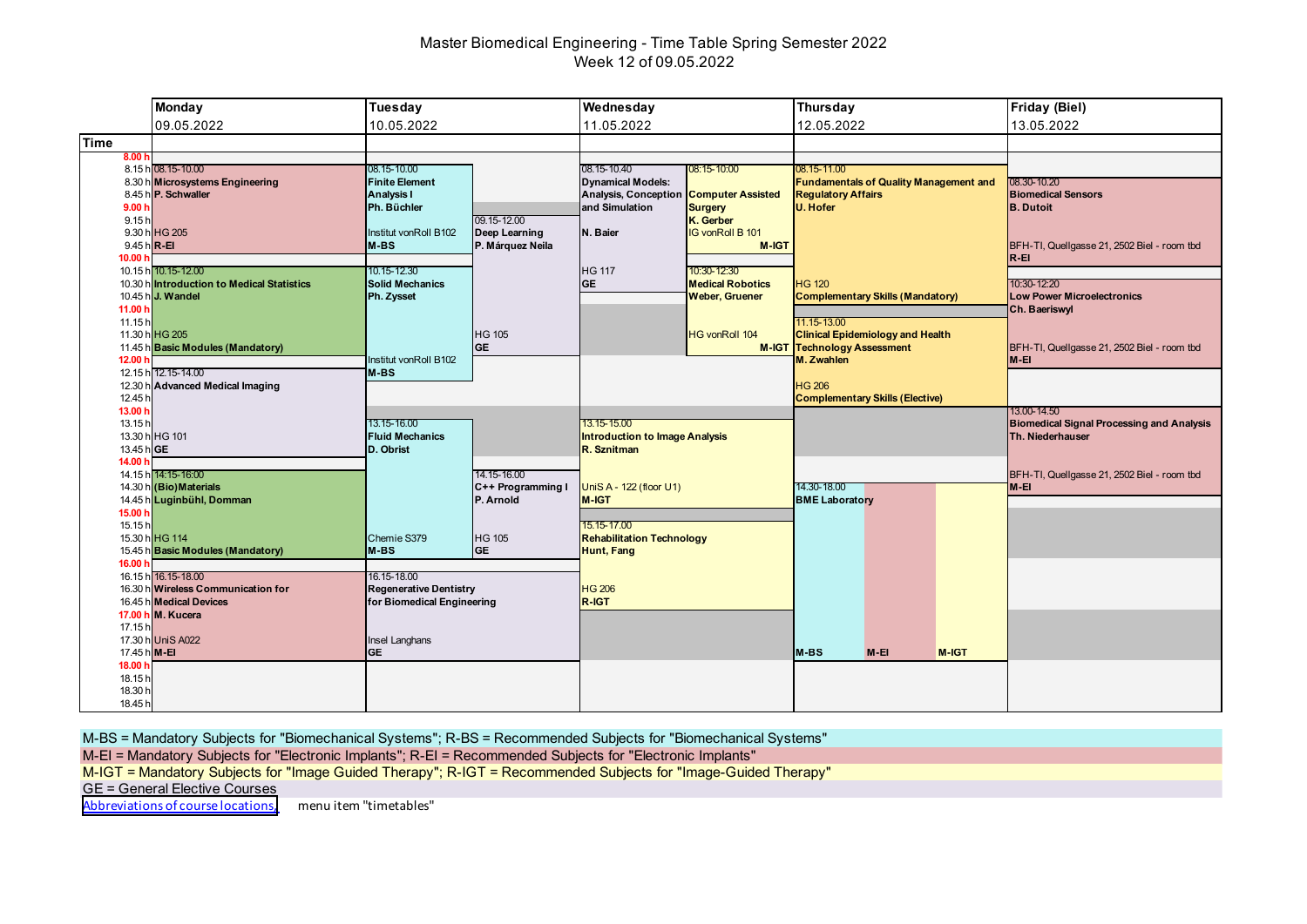# Master Biomedical Engineering - Time Table Spring Semester 2022 Week 13 of 16.05.2022

|                    | <b>Monday</b>                                          | Tuesday                             |                            | Wednesday                                                          |                         | <b>Thursday</b>                                                            |       | Friday (BME Day) |
|--------------------|--------------------------------------------------------|-------------------------------------|----------------------------|--------------------------------------------------------------------|-------------------------|----------------------------------------------------------------------------|-------|------------------|
|                    | 16.05.2022                                             | 17.05.2022                          |                            | 18.05.2022                                                         |                         | 19.05.2022                                                                 |       | 20.05.2022       |
| <b>Time</b>        |                                                        |                                     |                            |                                                                    |                         |                                                                            |       |                  |
| 8.00h              |                                                        |                                     |                            |                                                                    |                         |                                                                            |       |                  |
|                    | 8.15 h 08.15-10.00                                     | 08.15-10.00                         |                            | 08.15-10.40                                                        | 08:15-10:00             | 08.15-11.00                                                                |       |                  |
|                    | 8.30 h Microsystems Engineering<br>8.45 h P. Schwaller | <b>Finite Element</b><br>Analysis I |                            | <b>Dynamical Models:</b><br>Analysis, Conception Computer Assisted |                         | <b>Fundamentals of Quality Management and</b><br><b>Regulatory Affairs</b> |       |                  |
| 9.00h              |                                                        | Ph. Büchler                         |                            | and Simulation                                                     | <b>Surgery</b>          | U. Hofer                                                                   |       |                  |
| 9.15h              |                                                        |                                     | 09.15-12.00                |                                                                    | K. Gerber               |                                                                            |       |                  |
|                    | 9.30 h HG 205                                          | Institut vonRoll B102               | Deep Learning              | N. Baier                                                           | <b>IG vonRoll B 101</b> |                                                                            |       |                  |
| 9.45 h R-EI        |                                                        | M-BS                                | P. Márquez Neila           |                                                                    | <b>M-IGT</b>            |                                                                            |       |                  |
| 10.00 h            |                                                        |                                     |                            |                                                                    |                         |                                                                            |       |                  |
|                    | 10.15 h 10.15-12.00                                    | 10.15-12.30                         |                            | <b>HG 117</b>                                                      | 10:30-12:30             |                                                                            |       |                  |
|                    | 10.30 h Introduction to Medical Statistics             | <b>Solid Mechanics</b>              |                            | <b>GE</b>                                                          | <b>Medical Robotics</b> | <b>HG 120</b>                                                              |       |                  |
|                    | 10.45 h J. Wandel                                      | Ph. Zysset                          |                            |                                                                    | <b>Weber, Gruener</b>   | <b>Complementary Skills (Mandatory)</b>                                    |       |                  |
| 11.00 h            |                                                        |                                     |                            |                                                                    |                         |                                                                            |       |                  |
| 11.15h             |                                                        |                                     |                            |                                                                    |                         | 11.15-13.00                                                                |       |                  |
|                    | 11.30 h HG 205                                         |                                     | <b>HG 105</b>              |                                                                    | <b>HG vonRoll 104</b>   | <b>Clinical Epidemiology and Health</b>                                    |       |                  |
| 12.00 <sub>h</sub> | 11.45 h Basic Modules (Mandatory)                      | Institut vonRoll B102               | <b>GE</b>                  |                                                                    |                         | <b>M-IGT Technology Assessment</b><br>M. Zwahlen                           |       |                  |
|                    | 12.15 h 12.15-14.00                                    | M-BS                                |                            |                                                                    |                         |                                                                            |       |                  |
|                    | 12.30 h Advanced Medical Imaging                       |                                     |                            |                                                                    |                         | <b>HG 206</b>                                                              |       |                  |
| 12.45 h            |                                                        |                                     |                            |                                                                    |                         | <b>Complementary Skills (Elective)</b>                                     |       |                  |
| 13.00 h            |                                                        |                                     |                            |                                                                    |                         |                                                                            |       |                  |
| 13.15h             |                                                        | 13.15-16.00                         |                            | 13.15-15.00                                                        |                         |                                                                            |       |                  |
|                    | 13.30 h HG 101                                         | <b>Fluid Mechanics</b>              |                            | <b>Introduction to Image Analysis</b>                              |                         |                                                                            |       |                  |
| 13.45 hGE          |                                                        | D. Obrist                           |                            | R. Sznitman                                                        |                         |                                                                            |       |                  |
| 14.00 h            |                                                        |                                     |                            |                                                                    |                         |                                                                            |       |                  |
|                    | 14.15 h 14:15-16:00                                    |                                     | 14.15-16.00                |                                                                    |                         |                                                                            |       |                  |
|                    | 14.30 h (Bio) Materials                                |                                     | C++ Programming I          | UniS A - 122 (floor U1)                                            |                         | 14.30-18.00                                                                |       |                  |
|                    | 14.45 h Luginbühl, Domman                              |                                     | P. Arnold                  | <b>M-IGT</b>                                                       |                         | <b>BME Laboratory</b>                                                      |       |                  |
| 15.00 h            |                                                        |                                     |                            |                                                                    |                         |                                                                            |       |                  |
| 15.15h             | 15.30 h HG 114                                         |                                     |                            | 15.15-17.00                                                        |                         |                                                                            |       |                  |
|                    | 15.45 h Basic Modules (Mandatory)                      | Chemie S379<br>M-BS                 | <b>HG 105</b><br><b>GE</b> | <b>Rehabilitation Technology</b>                                   |                         |                                                                            |       |                  |
| 16.00 h            |                                                        |                                     |                            | <b>Hunt, Fang</b>                                                  |                         |                                                                            |       |                  |
|                    | 16.15 h 16.15-18.00                                    | 16.15-18.00                         |                            |                                                                    |                         |                                                                            |       |                  |
|                    | 16.30 h Wireless Communication for                     | <b>Regenerative Dentistry</b>       |                            | <b>HG 206</b>                                                      |                         |                                                                            |       |                  |
|                    | 16.45 h Medical Devices                                | for Biomedical Engineering          |                            | R-IGT                                                              |                         |                                                                            |       |                  |
|                    | 17.00 h M. Kucera                                      |                                     |                            |                                                                    |                         |                                                                            |       |                  |
| 17.15 h            |                                                        |                                     |                            |                                                                    |                         |                                                                            |       |                  |
|                    | 17.30 h UniS A022                                      | Insel Langhans                      |                            |                                                                    |                         |                                                                            |       |                  |
| 17.45 h M-EI       |                                                        | <b>GE</b>                           |                            |                                                                    |                         | M-BS<br>$M-EI$                                                             | M-IGT |                  |
| 18.00 h            |                                                        |                                     |                            |                                                                    |                         |                                                                            |       |                  |
| 18.15h             |                                                        |                                     |                            |                                                                    |                         |                                                                            |       |                  |
| 18.30 h            |                                                        |                                     |                            |                                                                    |                         |                                                                            |       |                  |
| 18.45 h            |                                                        |                                     |                            |                                                                    |                         |                                                                            |       |                  |

M-BS = Mandatory Subjects for "Biomechanical Systems"; R-BS = Recommended Subjects for "Biomechanical Systems"

M-EI = Mandatory Subjects for "Electronic Implants"; R-EI = Recommended Subjects for "Electronic Implants"

M-IGT = Mandatory Subjects for "Image Guided Therapy"; R-IGT = Recommended Subjects for "Image-Guided Therapy"

GE = General Elective Courses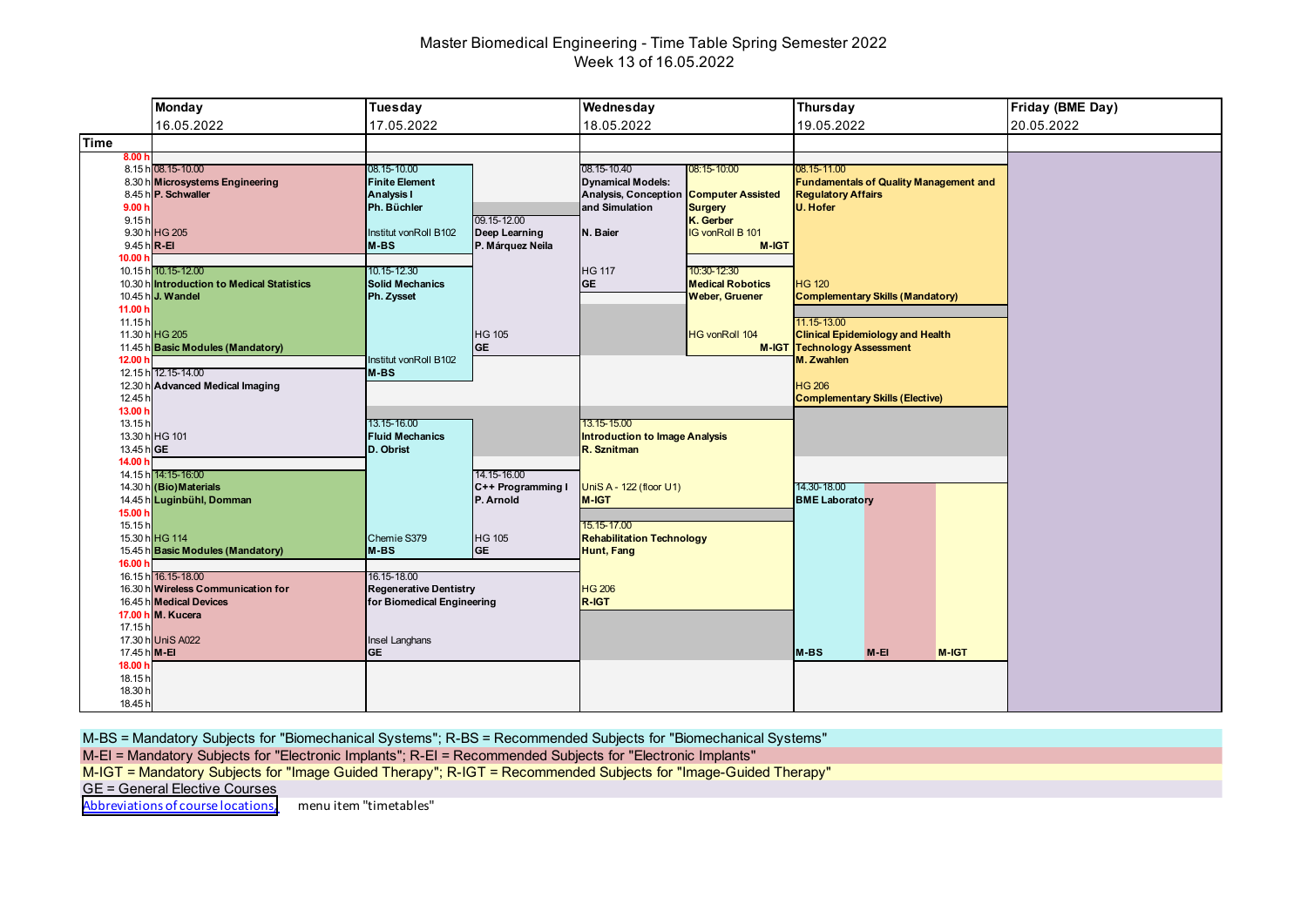# Master Biomedical Engineering - Time Table Spring Semester 2022 Week 14 of 23.05.2022

|                    | <b>Monday</b>                                                   | <b>Tuesday</b>                         | Wednesday                                                                  | <b>Thursday (Ascencion)</b> | Friday (Biel) |
|--------------------|-----------------------------------------------------------------|----------------------------------------|----------------------------------------------------------------------------|-----------------------------|---------------|
|                    | 23.05.2022                                                      | 24.05.2022                             | 25.05.2022                                                                 | 26.05.2022                  | 27.05.2022    |
| <b>Time</b>        |                                                                 |                                        |                                                                            |                             |               |
| 8.00 h             |                                                                 |                                        |                                                                            |                             |               |
|                    | 8.15 h 08.15-10.00                                              | 08.15-10.00                            | 08.15-10.40<br>08:15-10:00                                                 |                             |               |
|                    | 8.30 h Microsystems Engineering                                 | <b>Finite Element</b>                  | <b>Dynamical Models:</b>                                                   |                             |               |
| 9.00h              | 8.45 h P. Schwaller                                             | Analysis I<br>Ph. Büchler              | Analysis, Conception Computer Assisted<br>and Simulation<br><b>Surgery</b> |                             |               |
| 9.15h              |                                                                 | 09.15-12.00                            | K. Gerber                                                                  |                             |               |
|                    | 9.30 h HG 205                                                   | Institut vonRoll B102<br>Deep Learning | <b>IG vonRoll B 101</b><br>N. Baier                                        |                             |               |
|                    | 9.45 h R-EI                                                     | M-BS<br>P. Márquez Neila               | M-IGT                                                                      |                             |               |
| 10.00 h            |                                                                 |                                        |                                                                            |                             |               |
|                    | 10.15 h 10.15-12.00                                             | 10.15-12.30                            | <b>HG 117</b><br>10:30-12:30                                               |                             |               |
|                    | 10.30 h Introduction to Medical Statistics<br>10.45 h J. Wandel | <b>Solid Mechanics</b><br>Ph. Zysset   | <b>GE</b><br><b>Medical Robotics</b><br><b>Weber, Gruener</b>              |                             |               |
| 11.00 h            |                                                                 |                                        |                                                                            |                             |               |
| 11.15h             |                                                                 |                                        |                                                                            |                             |               |
|                    | 11.30 h HG 205                                                  | <b>HG 105</b>                          | <b>HG vonRoll 104</b>                                                      |                             |               |
|                    | 11.45 h Basic Modules (Mandatory)                               | <b>GE</b>                              | M-IGT                                                                      |                             |               |
| 12.00 h            |                                                                 | Institut vonRoll B102                  |                                                                            |                             |               |
|                    | 12.15 h 12.15-14.00                                             | $M-BS$                                 |                                                                            |                             |               |
| 12.30 h<br>12.45 h | <b>Advanced Medical Imaging</b>                                 |                                        |                                                                            |                             |               |
| 13.00 h            |                                                                 |                                        |                                                                            |                             |               |
| 13.15h             |                                                                 | 13.15-16.00                            | 13.15-15.00                                                                |                             |               |
|                    | 13.30 h HG 101                                                  | <b>Fluid Mechanics</b>                 | <b>Introduction to Image Analysis</b>                                      |                             |               |
| 13.45 h GE         |                                                                 | D. Obrist                              | R. Sznitman                                                                |                             |               |
| 14.00 h            |                                                                 | 14.15-16.00                            |                                                                            |                             |               |
|                    | 14.15 h 14:15-16:00<br>14.30 h (Bio) Materials                  | C++ Programming I                      | UniS A - 122 (floor U1)                                                    |                             |               |
|                    | 14.45 h Luginbühl, Domman                                       | P. Arnold                              | M-IGT                                                                      |                             |               |
| 15.00 h            |                                                                 |                                        |                                                                            |                             |               |
| 15.15h             |                                                                 |                                        | 15.15-17.00                                                                |                             |               |
|                    | 15.30 h HG 114                                                  | Chemie S379<br><b>HG 105</b>           | <b>Rehabilitation Technology</b>                                           |                             |               |
| 16.00 h            | 15.45 h Basic Modules (Mandatory)                               | <b>GE</b><br>M-BS                      | Hunt, Fang                                                                 |                             |               |
|                    | 16.15 h 16.15-18.00                                             | 16.15-18.00                            |                                                                            |                             |               |
|                    | 16.30 h Wireless Communication for                              | <b>Regenerative Dentistry</b>          | <b>HG 206</b>                                                              |                             |               |
|                    | 16.45 h Medical Devices                                         | for Biomedical Engineering             | R-IGT                                                                      |                             |               |
|                    | 17.00 h M. Kucera                                               |                                        |                                                                            |                             |               |
| 17.15h             |                                                                 |                                        |                                                                            |                             |               |
| 17.45 h M-EI       | 17.30 h UniS A022                                               | Insel Langhans<br><b>GE</b>            |                                                                            |                             |               |
| 18.00 h            |                                                                 |                                        |                                                                            |                             |               |
| 18.15h             |                                                                 |                                        |                                                                            |                             |               |
| 18.30 h            |                                                                 |                                        |                                                                            |                             |               |
| 18.45 h            |                                                                 |                                        |                                                                            |                             |               |

M-BS = Mandatory Subjects for "Biomechanical Systems"; R-BS = Recommended Subjects for "Biomechanical Systems"

M-EI = Mandatory Subjects for "Electronic Implants"; R-EI = Recommended Subjects for "Electronic Implants"

M-IGT = Mandatory Subjects for "Image Guided Therapy"; R-IGT = Recommended Subjects for "Image-Guided Therapy"

GE = General Elective Courses